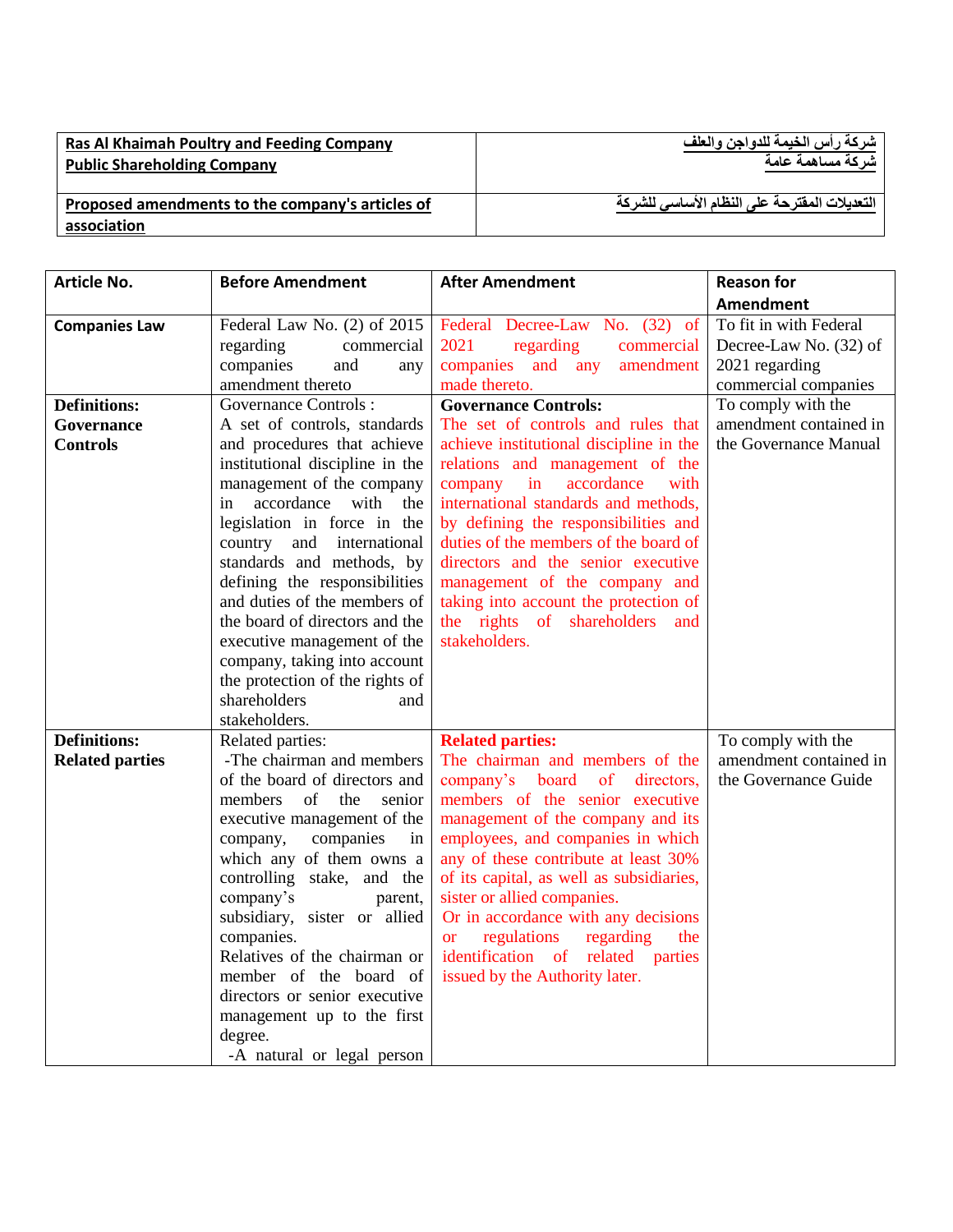|                                                     | during<br>who,<br>the            |                                                                        |                                              |
|-----------------------------------------------------|----------------------------------|------------------------------------------------------------------------|----------------------------------------------|
|                                                     | year                             |                                                                        |                                              |
|                                                     | preceding the transaction,       |                                                                        |                                              |
|                                                     | was a shareholder of 10% or      |                                                                        |                                              |
|                                                     | more in the company or a         |                                                                        |                                              |
|                                                     | member of its board of           |                                                                        |                                              |
|                                                     | directors, its parent company    |                                                                        |                                              |
|                                                     | or its subsidiaries.             |                                                                        |                                              |
|                                                     | The person who has control       |                                                                        |                                              |
|                                                     | over the company.                |                                                                        |                                              |
| <b>Definitions:</b>                                 | control:                         | <b>Control:</b>                                                        | To comply with the                           |
| the control                                         | The ability to influence or      | The ability to direct the company's                                    | amendment contained in                       |
|                                                     | control - directly or indirectly | management and policies and control                                    | the Governance Guide                         |
|                                                     | - the appointment of the         | the financial and operational policies,                                |                                              |
|                                                     | majority of the members of       | and this is by controlling: forming                                    |                                              |
|                                                     | the board of directors of a      | the board of directors, electing the                                   |                                              |
|                                                     | company or the decisions         | majority of its members,<br><b>or</b>                                  |                                              |
|                                                     | issued by it or the general      | controlling the appointments of the                                    |                                              |
|                                                     | assembly of the company,         | administrative body, and the control                                   |                                              |
|                                                     | through the ownership of a       | is by owning / controlling shares with                                 |                                              |
|                                                     | percentage of the shares or      | voting rights in the company                                           |                                              |
|                                                     |                                  | amounting to 30% and more.                                             |                                              |
|                                                     | shares or by an agreement or     |                                                                        |                                              |
|                                                     | other arrangement that leads     |                                                                        |                                              |
|                                                     | to the same effect.              |                                                                        |                                              |
|                                                     |                                  |                                                                        |                                              |
|                                                     |                                  |                                                                        |                                              |
| Definitions: add-                                   |                                  | A member who occupies a job in the                                     | To comply with the                           |
| <b>Executive Board</b>                              |                                  | company or receives a monthly or                                       | amendment contained in                       |
| Member                                              |                                  | annual salary.                                                         | the Governance Guide                         |
| Definitions: Add -                                  |                                  | A member who does not hold a                                           | To comply with the                           |
| non-executive board                                 |                                  | position in the company and does not                                   | amendment contained in                       |
| member                                              |                                  |                                                                        | the Governance Guide                         |
|                                                     |                                  | receive a salary from it, and the<br>remuneration he receives as a     |                                              |
|                                                     |                                  | member of the Board of Directors is                                    |                                              |
|                                                     |                                  |                                                                        |                                              |
|                                                     |                                  | not considered a salary.                                               |                                              |
| Definitions: Add -                                  |                                  | The member who has no connection                                       | To comply with the                           |
| independent board                                   |                                  | with the company or any of the                                         | amendment contained in                       |
| member                                              |                                  | executive<br>senior<br>management                                      | the Governance Guide                         |
|                                                     |                                  | persons in it, its auditor, parent                                     |                                              |
|                                                     |                                  | company, subsidiary, sister or ally                                    |                                              |
|                                                     |                                  | has any relationship that may lead to                                  |                                              |
|                                                     |                                  | a material or moral benefit that may                                   |                                              |
|                                                     |                                  | affect its decisions, and<br>the                                       |                                              |
|                                                     |                                  | independence of the member of the                                      |                                              |
|                                                     |                                  | board of directors is denied in                                        |                                              |
|                                                     |                                  | particular as It is decided by the                                     |                                              |
|                                                     |                                  | Authority from time to time.                                           |                                              |
| <b>Definitions: add-</b><br><b>Senior Executive</b> |                                  | <b>Senior Executive Management:</b><br>The executive management of the | To comply with the<br>amendment contained in |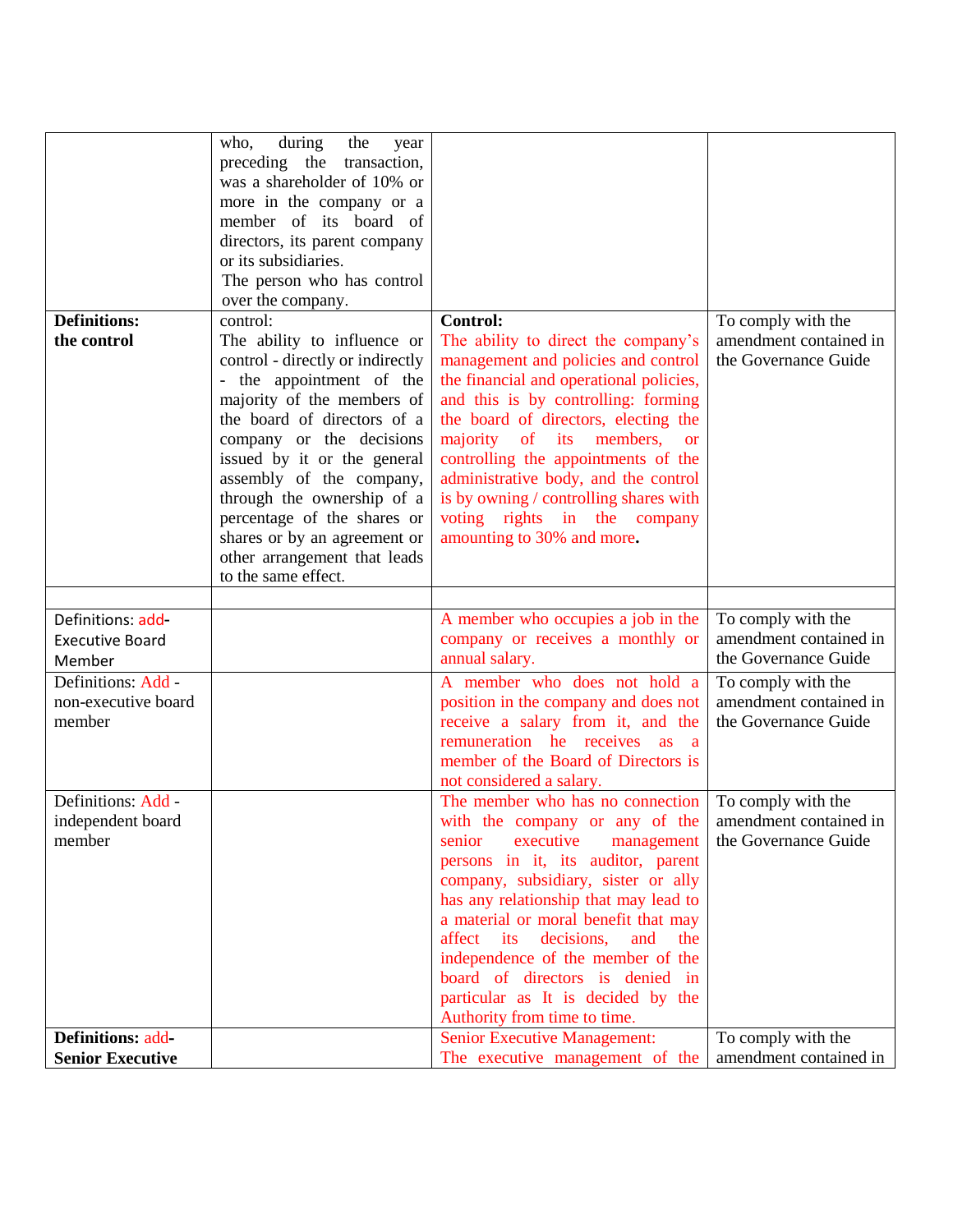| <b>Management</b>         | company includes the<br>general         | the Governance Guide                         |
|---------------------------|-----------------------------------------|----------------------------------------------|
|                           | manager, the executive director, the    |                                              |
|                           | chief executive officer, and the        |                                              |
|                           | managing director authorized by the     |                                              |
|                           | members of the board of directors to    |                                              |
|                           |                                         |                                              |
|                           | manage the company and their            |                                              |
|                           | deputies.                               |                                              |
| Definitions: add-         | Secretary:                              | To comply with the                           |
| Secretary                 | Means the Secretary of the Board of     | amendment contained in                       |
|                           | Directors who is appointed in           | the Governance Guide                         |
|                           | accordance with Article 8 of the        |                                              |
|                           | Government Manual and Article (20)      |                                              |
|                           | of the Articles of Association.         |                                              |
| <b>Definitions: add -</b> | <b>Stakeholders:</b>                    | To comply with the                           |
| stakeholders              | Everyone has an interest in the         | amendment contained in                       |
|                           | company such as shareholders,           | the Governance Guide                         |
|                           | employees, creditors, customers,        |                                              |
|                           | suppliers, and potential investors.     |                                              |
| Definitions: add -        | Deal:                                   | To comply with the                           |
| <b>Deal</b>               | An event that affects the assets,       | amendment contained in                       |
|                           | liabilities, or net value of a public   | the Governance Guide                         |
|                           | shareholding company listed in the      |                                              |
|                           | market from transactions, contracts,    |                                              |
|                           | or agreements entered into by the       |                                              |
|                           | company, and any other transactions     |                                              |
|                           | determined by the Authority from        |                                              |
|                           | time to time by decisions,              |                                              |
|                           | instructions or circulars issued by it. |                                              |
| Definitions: add-         | <b>Parties Transactions:</b>            |                                              |
|                           |                                         | To comply with the<br>amendment contained in |
| Parties Transactions      | Prohibited practice of buying or        | the Governance Guide                         |
|                           | selling securities of a publicly traded |                                              |
|                           | company while possessing material       |                                              |
|                           | information and consistent with the     |                                              |
|                           | Authority's Board of Directors          |                                              |
|                           | Decision No. (2) of 2001 regarding      |                                              |
|                           | the system of trading, clearing,        |                                              |
|                           | settlement, transfer of ownership and   |                                              |
|                           | custody of securities.                  |                                              |
| Definitions: add-         | <b>Electronic voting:</b>               | To comply with the                           |
| e-voting                  | Voting that uses electronic means to    | amendment contained in                       |
|                           | either assist in or implement the       | the Governance Guide                         |
|                           | process of taking and counting votes.   |                                              |
| Definitions: add-         | <b>Risk Management:</b>                 | To comply with the                           |
| <b>Risk Management</b>    | Guidelines, principles, processes and   | amendment contained in                       |
|                           | procedures related to risk              | the Governance Guide                         |
|                           | management as determined by the         |                                              |
|                           | Board of Directors.                     |                                              |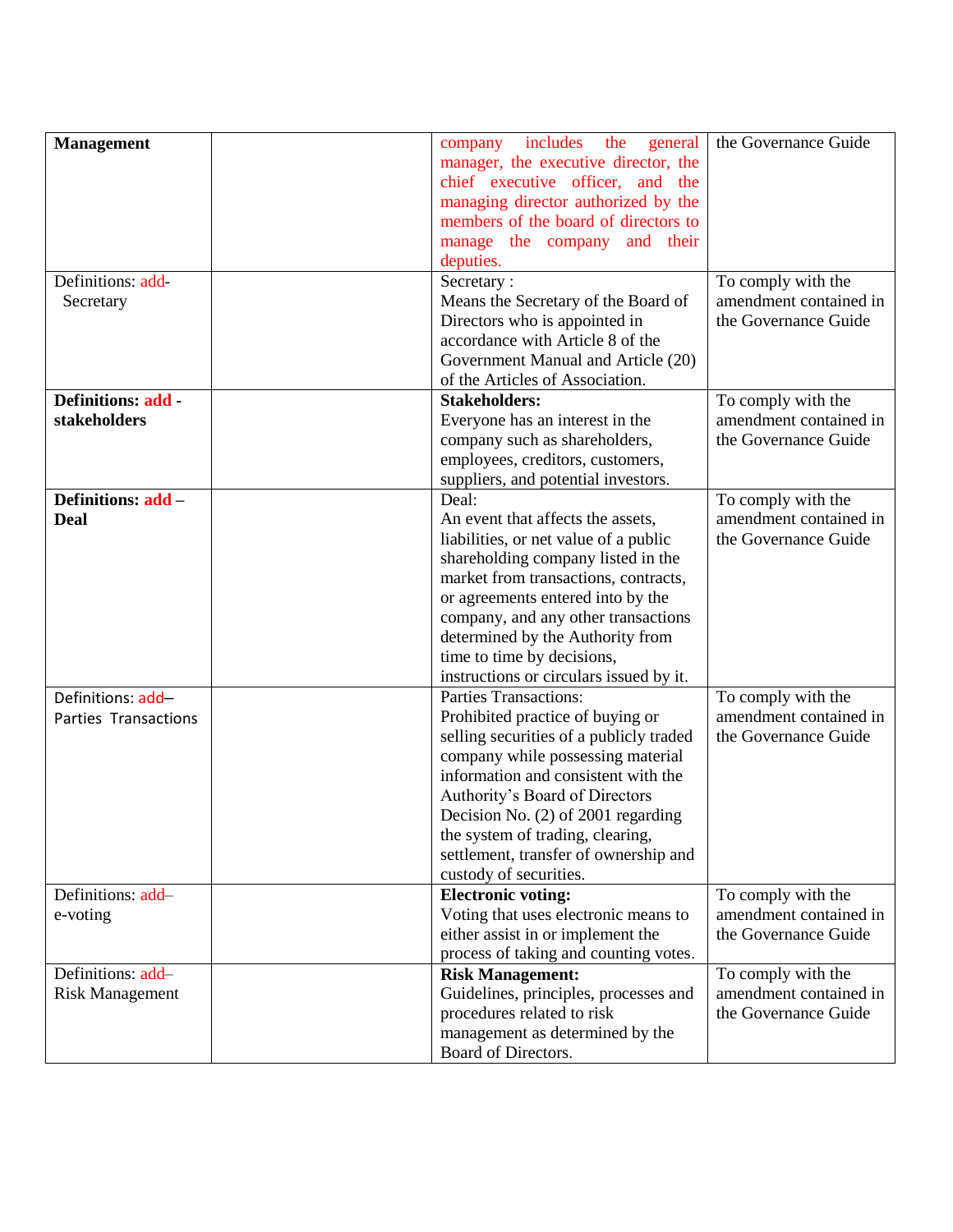| Article No. (6)<br><b>Issued capital</b>       | The issued capital of the<br>company is set at AED<br>86,400,000 (eighty-six<br>million four hundred<br>thousand dirhams only)<br>distributed over (86,400,000<br>shares, the value of each<br>share is one $(1)$ dirham, and<br>all company shares of the<br>same class are equal to each<br>other in rights and<br>obligations. | The issued capital of the company is<br>set at AED 95,040,000 (ninety-five<br>million and forty thousand dirhams<br>only) distributed into (95,040,000<br>shares, the value of each share is one<br>(1) dirham, and all company shares<br>of the same category are equal to<br>each other in rights and obligations.                                                                                                                                                                                                                                                                                                                                                                                                                                                                                                                                                                                                                                                                                                                                                                   | To match the existing<br>capital after issuing<br>bonus shares |
|------------------------------------------------|-----------------------------------------------------------------------------------------------------------------------------------------------------------------------------------------------------------------------------------------------------------------------------------------------------------------------------------|----------------------------------------------------------------------------------------------------------------------------------------------------------------------------------------------------------------------------------------------------------------------------------------------------------------------------------------------------------------------------------------------------------------------------------------------------------------------------------------------------------------------------------------------------------------------------------------------------------------------------------------------------------------------------------------------------------------------------------------------------------------------------------------------------------------------------------------------------------------------------------------------------------------------------------------------------------------------------------------------------------------------------------------------------------------------------------------|----------------------------------------------------------------|
| <b>Article (19)</b><br><b>Company Board of</b> | <b>Company Board of Directors</b><br>a. The company is managed                                                                                                                                                                                                                                                                    | <b>The Company Board of Directors:</b><br>A-The management of the company                                                                                                                                                                                                                                                                                                                                                                                                                                                                                                                                                                                                                                                                                                                                                                                                                                                                                                                                                                                                              | To comply with the<br>amendment contained in                   |
| directors                                      | by a board of directors<br>consisting of (five members)<br>who are elected by the<br>general assembly of<br>shareholders by a<br>cumulative secret vote.<br>B. In all cases, the majority of<br>the board's members,<br>including the president, must<br>be citizens of the country                                               | is managed by a board of directors<br>consisting of $(5)$ five members<br>elected by the general assembly of<br>shareholders by a cumulative secret<br>vote, provided that one-third of the<br>members of the board of directors are<br>independent non-executive members<br>who must have expertise and<br>technical skills in the interest of the<br>company.<br>b- In all cases, when selecting the<br>non-executive members of the<br>company, it must be taken into<br>account that the member is able to<br>allocate sufficient time and attention<br>to his membership and that this<br>membership does not represent a<br>conflict with other interests of him.<br>a- The company must comply with<br>the percentage required for the<br>citizens of the country in forming the<br>board of directors in accordance with<br>the relevant laws and regulations.<br>b- The company must comply with<br>the required percentage of women's<br>representation in the formation of the<br>board of directors in accordance with<br>the relevant laws, regulations and<br>decisions. | the Governance Guide                                           |
| <u>Article (20)(</u>                           | <b>Duration Of Membership In</b>                                                                                                                                                                                                                                                                                                  | Term of membership in the Board of                                                                                                                                                                                                                                                                                                                                                                                                                                                                                                                                                                                                                                                                                                                                                                                                                                                                                                                                                                                                                                                     | To comply with the                                             |
| <b>Duration Of</b><br><b>Membership In The</b> | <b>The Board Of Directors</b><br>a. Each member of the Board                                                                                                                                                                                                                                                                      | Directors.<br>1 .Each member of the company's                                                                                                                                                                                                                                                                                                                                                                                                                                                                                                                                                                                                                                                                                                                                                                                                                                                                                                                                                                                                                                          | amendment<br>contained in the                                  |
|                                                |                                                                                                                                                                                                                                                                                                                                   |                                                                                                                                                                                                                                                                                                                                                                                                                                                                                                                                                                                                                                                                                                                                                                                                                                                                                                                                                                                                                                                                                        |                                                                |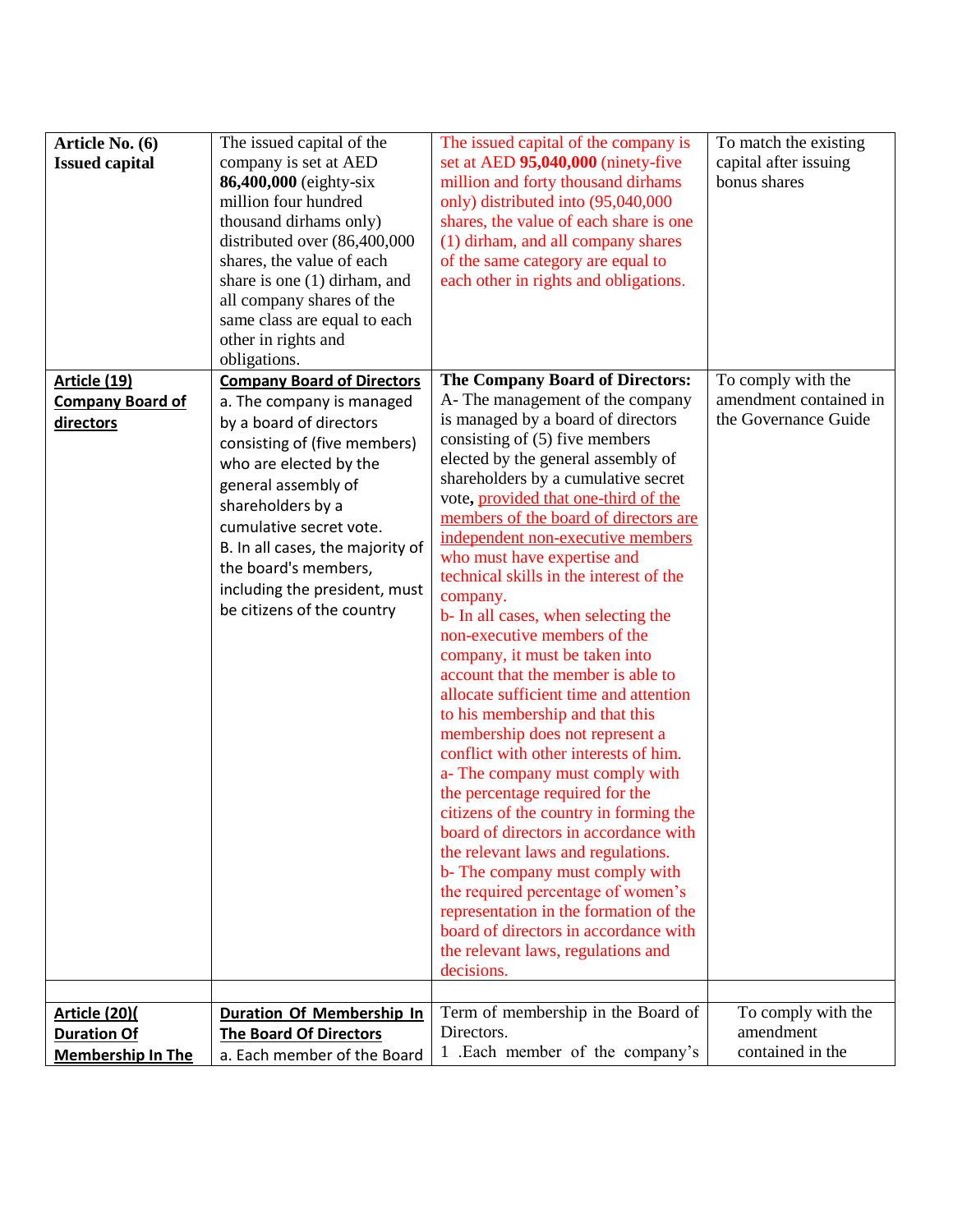| <b>Board Of Directors</b> | of Directors assumes<br>his         | board of directors holds office for a                                          | Governance Guide |
|---------------------------|-------------------------------------|--------------------------------------------------------------------------------|------------------|
|                           | position for a period of three      | period of three (3) Gregorian years,                                           |                  |
|                           | Gregorian years, and at the         | and at the end of this period the                                              |                  |
|                           | end of this period the Board        | board is re-formed, and members                                                |                  |
|                           | reconstituted,<br>is<br>and         | membership<br>whose<br>period<br>has                                           |                  |
|                           | members whose term of               | expired may be re-elected.                                                     |                  |
|                           | office has expired may be re-       | 2 .The Board of Directors may                                                  |                  |
|                           | elected                             | appoint members to positions that                                              |                  |
|                           | B. The Board of Directors           | become vacant during the year,                                                 |                  |
|                           | may appoint members to              | provided that this appointment is                                              |                  |
|                           | positions<br>that<br>become         | presented to the General Assembly at                                           |                  |
|                           | vacant during the year,             | its first meeting to approve their                                             |                  |
|                           | provided<br>that<br>this            | appointment or the appointment of<br>others.                                   |                  |
|                           | appointment is presented to         | .*If the vacant positions reach a                                              |                  |
|                           | the General Assembly at its         | quarter of the members of the board                                            |                  |
|                           | first meeting to approve            | or more during the term of the board                                           |                  |
|                           | their appointment or the            | of directors, the board must invite the                                        |                  |
|                           | appointment of others.              | general assembly to meet within                                                |                  |
|                           | c. With the exception of            | thirty days from the date of the last                                          |                  |
|                           | members appointed by the            | position becoming vacant to elect a                                            |                  |
|                           | federal or local government         | person to fill the vacant positions,                                           |                  |
|                           | in the company's board of           | and in all cases the new member                                                |                  |
|                           | directors pursuant to its           | of<br>completes<br>the<br>his<br>term                                          |                  |
|                           | contribution<br>the<br>to           | predecessor.                                                                   |                  |
|                           | company's capital<br>under          | 4. The Board of Directors shall form                                           |                  |
|                           | Article<br>(148)<br>of<br>the       | the necessary committees to assist in                                          |                  |
|                           | Companies Law, if the vacant        | carrying out its tasks, including the                                          |                  |
|                           | positions<br>amount<br>to to<br>- a | committees required to be formed in                                            |                  |
|                           | quarter of the number of            | accordance with the Governance<br>Manual, and in this regard:                  |                  |
|                           | board members or more               | A- Committees<br>formed<br>are<br>1n                                           |                  |
|                           | during the term of the board        | accordance with procedures set by                                              |                  |
|                           | of directors, the board must        | the Board of Directors, provided that                                          |                  |
|                           | invite the general assembly         | they include a specification of the                                            |                  |
|                           | to meet within Thirty days          | committee's mission, the duration of                                           |                  |
|                           | from the date of the last           | its work, the powers granted to it and                                         |                  |
|                           | position becoming vacant to         | how the Board of Directors monitors                                            |                  |
|                           | elect a person to fill the          | them. The work of the committees to                                            |                  |
|                           | vacant positions. In all cases,     | verify their commitment to the tasks                                           |                  |
|                           | the new member completes            | assigned to them.                                                              |                  |
|                           | the term of his predecessor.        | b- Each committee,<br>upon<br>$1$ ts<br>formation, shall be accountable to the |                  |
|                           | D The company must have             | Board of Directors for its activities.                                         |                  |
|                           | a reporter for the board of         | This does not mean relieving the                                               |                  |
|                           | directors, and the reporter         | Board of Directors of responsibility                                           |                  |
|                           | of the board may not be one         | for the activities, tasks and powers                                           |                  |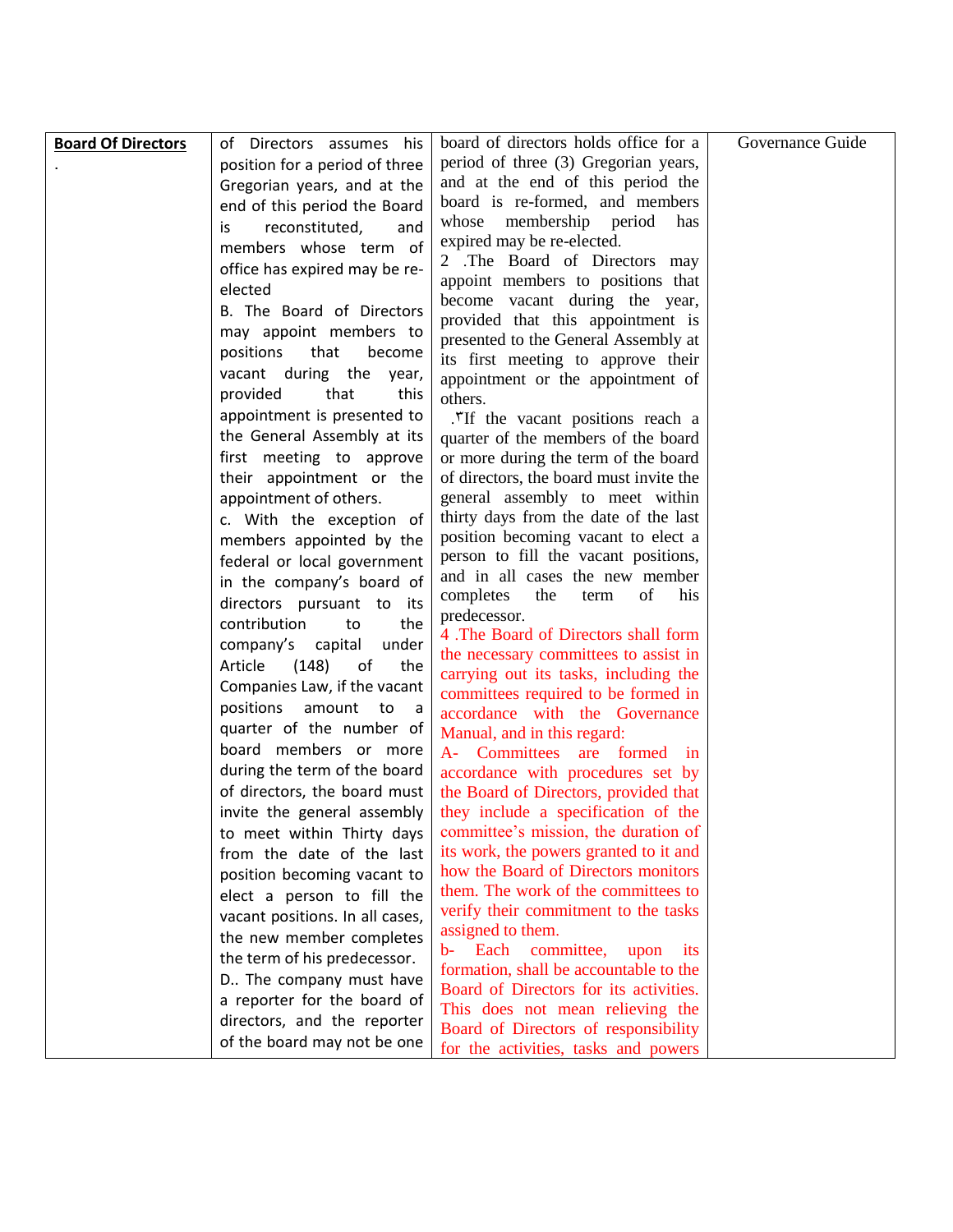|                                         | of its members                                                | that it delegated to this committee.<br>C- The board of directors must<br>ensure the appropriate composition<br>of the members of the board of<br>directors'<br>committees,<br>their<br>qualifications and specializations.<br>The board of directors appoints a<br>secretary who is independent from<br>the company's management and who<br>reports directly to the board and who<br>is not a member of the board. He<br>may seek the assistance of an<br>external service<br>provider. His<br>competencies and remunerations are<br>determined by a decision of the<br>Board of Directors, unless the articles<br>of association provide for provisions |                                              |
|-----------------------------------------|---------------------------------------------------------------|-----------------------------------------------------------------------------------------------------------------------------------------------------------------------------------------------------------------------------------------------------------------------------------------------------------------------------------------------------------------------------------------------------------------------------------------------------------------------------------------------------------------------------------------------------------------------------------------------------------------------------------------------------------|----------------------------------------------|
|                                         |                                                               | related to them.                                                                                                                                                                                                                                                                                                                                                                                                                                                                                                                                                                                                                                          |                                              |
|                                         |                                                               |                                                                                                                                                                                                                                                                                                                                                                                                                                                                                                                                                                                                                                                           |                                              |
| Article (22)<br><b>Requirements For</b> | <b>Requirements</b><br>For<br><b>Candidacy For Membership</b> | membership in its board of directors.                                                                                                                                                                                                                                                                                                                                                                                                                                                                                                                                                                                                                     | To comply with the<br>amendment contained in |
| <b>Candidacy For</b>                    | <b>Of The Board</b>                                           | 2. He must not have been previously                                                                                                                                                                                                                                                                                                                                                                                                                                                                                                                                                                                                                       | the Governance Guide                         |
| <b>Membership Of The</b>                | A candidate for membership                                    | convicted of a criminal penalty or a                                                                                                                                                                                                                                                                                                                                                                                                                                                                                                                                                                                                                      |                                              |
| <b>Board</b>                            | to the Board of Directors                                     | crime against honor and honesty,                                                                                                                                                                                                                                                                                                                                                                                                                                                                                                                                                                                                                          |                                              |
|                                         | must provide the company                                      | unless he has been rehabilitated.                                                                                                                                                                                                                                                                                                                                                                                                                                                                                                                                                                                                                         |                                              |
|                                         | with the following:                                           | 3. No judicial ruling has been issued                                                                                                                                                                                                                                                                                                                                                                                                                                                                                                                                                                                                                     |                                              |
|                                         | 1- Curriculum<br>vitae,                                       | to dismiss or strip him of his position<br>as a member of the board of directors                                                                                                                                                                                                                                                                                                                                                                                                                                                                                                                                                                          |                                              |
|                                         | explaining<br>the                                             | in a joint stock company                                                                                                                                                                                                                                                                                                                                                                                                                                                                                                                                                                                                                                  |                                              |
|                                         | practical experience                                          | 4. The professional record issued by                                                                                                                                                                                                                                                                                                                                                                                                                                                                                                                                                                                                                      |                                              |
|                                         | and<br>academic                                               | Authority<br>the<br>is<br>free<br>from                                                                                                                                                                                                                                                                                                                                                                                                                                                                                                                                                                                                                    |                                              |
|                                         | qualification,                                                | administrative penalties.                                                                                                                                                                                                                                                                                                                                                                                                                                                                                                                                                                                                                                 |                                              |
|                                         | specifying<br>the                                             | 5. The absence of lawsuits, reports                                                                                                                                                                                                                                                                                                                                                                                                                                                                                                                                                                                                                       |                                              |
|                                         | capacity<br>the<br>of                                         | or investigations by the prosecution                                                                                                                                                                                                                                                                                                                                                                                                                                                                                                                                                                                                                      |                                              |
|                                         | member for which<br>he<br>to<br>is                            | against him related to honesty and                                                                                                                                                                                                                                                                                                                                                                                                                                                                                                                                                                                                                        |                                              |
|                                         | be<br>nominated                                               | integrity.<br>6. Any other conditions required by                                                                                                                                                                                                                                                                                                                                                                                                                                                                                                                                                                                                         |                                              |
|                                         | (executive<br>non-                                            | the Companies Law or the company's                                                                                                                                                                                                                                                                                                                                                                                                                                                                                                                                                                                                                        |                                              |
|                                         | executive                                                     | articles of association.                                                                                                                                                                                                                                                                                                                                                                                                                                                                                                                                                                                                                                  |                                              |
|                                         | independent)                                                  | 7- . The company shall prepare a list                                                                                                                                                                                                                                                                                                                                                                                                                                                                                                                                                                                                                     |                                              |
|                                         | 2- An acknowledgment                                          | of candidates for membership of its                                                                                                                                                                                                                                                                                                                                                                                                                                                                                                                                                                                                                       |                                              |
|                                         | of his commitment                                             | boards of directors and send it to the                                                                                                                                                                                                                                                                                                                                                                                                                                                                                                                                                                                                                    |                                              |
|                                         | to the provisions of                                          | Economic<br>Department<br><sub>of</sub>                                                                                                                                                                                                                                                                                                                                                                                                                                                                                                                                                                                                                   |                                              |
|                                         | the Companies Law,                                            | Development sufficient time before                                                                                                                                                                                                                                                                                                                                                                                                                                                                                                                                                                                                                        |                                              |
|                                         | the<br>decisions                                              | the holding of its general assemblies,<br>in order to ensure that the candidates                                                                                                                                                                                                                                                                                                                                                                                                                                                                                                                                                                          |                                              |
|                                         | implementing it, and                                          | have integrity, good conduct, ability                                                                                                                                                                                                                                                                                                                                                                                                                                                                                                                                                                                                                     |                                              |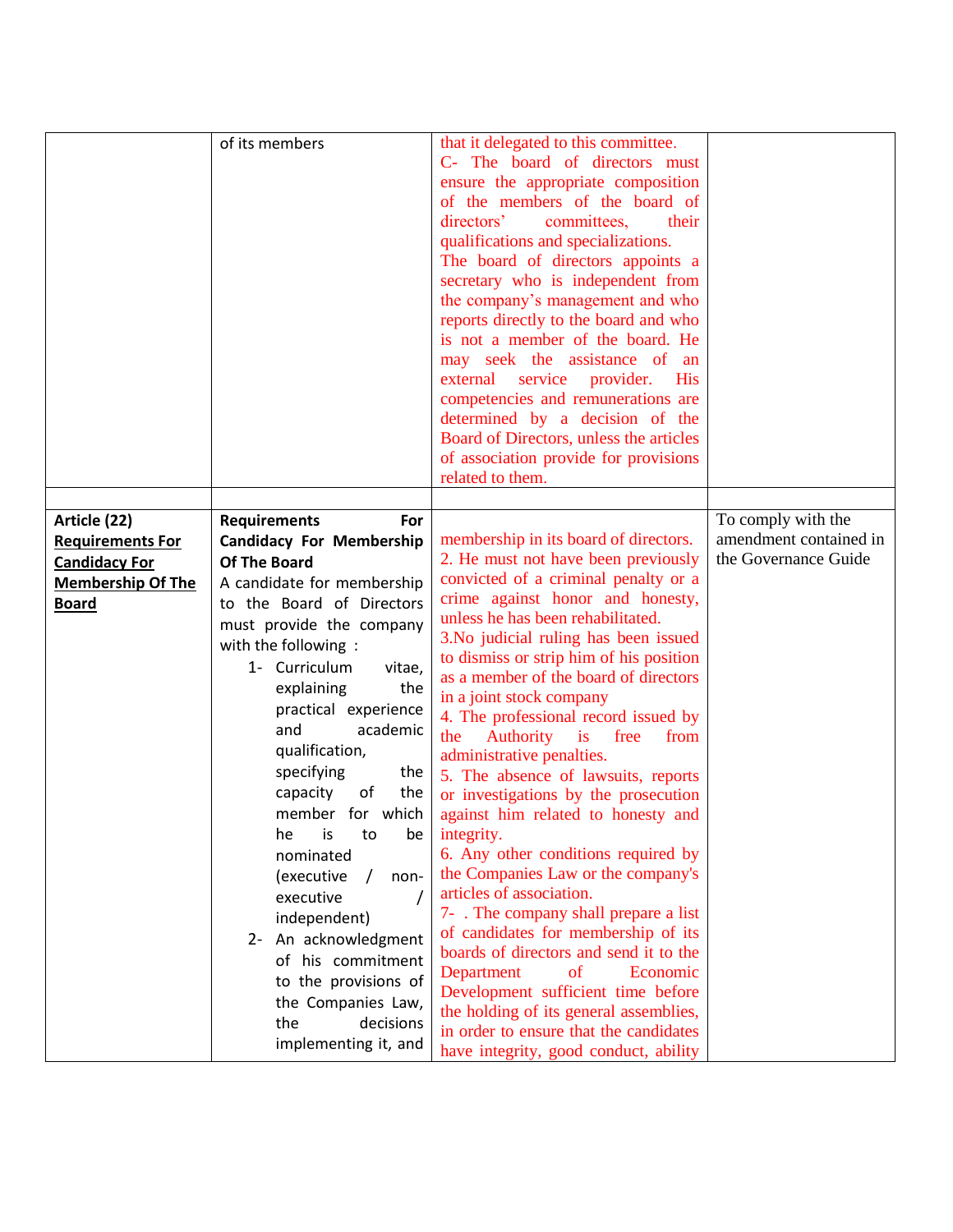| the<br>company's                       | to perform well, and that they meet                                 |  |
|----------------------------------------|---------------------------------------------------------------------|--|
| articles<br>of                         | standards<br>$\sigma$<br>institutional<br>the                       |  |
| association, and that                  | discipline,<br>and<br>measure<br>every                              |  |
| he will exercise the                   | contrary to that is invalidated. Voting                             |  |
| of<br>keen<br>$\overline{a}$<br>care   | is limited to the list of candidates that                           |  |
| the<br>in<br>person                    | was accompanied by the approval of                                  |  |
| performance of his                     | Department of Economic<br>the                                       |  |
| work                                   | Development in Ras Al Khaimah or                                    |  |
| A statement of the                     | that was accompanied by the                                         |  |
| 3-                                     | approval of the competent authority.                                |  |
| names of companies                     | 8. To submit to the company the                                     |  |
| and institutions in                    | following documents:                                                |  |
| which he works or                      | A- Curriculum vitae explaining the                                  |  |
| holds a membership                     | practical experience, the academic                                  |  |
| in their boards of                     | qualification and the capacity on                                   |  |
| directors, as well as                  | which he wishes to nominate himself                                 |  |
| work<br>he<br>any                      | <i>(executive)</i><br>$\sqrt{ }$ non-executive                      |  |
| undertakes, directly                   | independent).                                                       |  |
| or indirectly, that                    | b- An acknowledgment of his                                         |  |
| constitutes                            | commitment to the provisions of the                                 |  |
| competition to the                     | Companies Law, the<br>decisions                                     |  |
| company                                | implementing it, and the company's                                  |  |
| 4- An acknowledgment                   | articles of association, and that he                                |  |
| that the candidate                     | will exercise the care of a keen                                    |  |
| not violate<br>does                    | person in performing                                                |  |
| Article (149) of the                   | 7. The company shall prepare a list                                 |  |
| Companies Law                          | of candidates for membership of its                                 |  |
| the<br>5- In<br>case<br>of             | boards of directors and send it to the                              |  |
| of<br>representatives                  | Department<br>of<br>Economic                                        |  |
| the legal person, an                   | Development sufficient time before                                  |  |
| official letter must                   | the holding of its general assemblies,                              |  |
| be attached from                       | in order to ensure that the candidates                              |  |
| legal<br>the<br>person                 | have integrity, good conduct, ability                               |  |
| specifying the names                   | to perform well, and that they meet                                 |  |
| of its representatives                 | standards of institutional<br>the                                   |  |
| nominated<br>for                       | discipline,<br>and<br>every<br>measure                              |  |
| membership in the                      | contrary to that is invalidated. Voting                             |  |
| <b>Board of Directors</b>              | is limited to the list of candidates that                           |  |
|                                        | was accompanied by the approval of                                  |  |
| statement<br>$\sigma$<br>the<br>6<br>A | Department of Economic<br>the                                       |  |
| commercial<br>companies<br>in          | Development in Ras Al Khaimah or                                    |  |
| which he<br>contributes<br><b>or</b>   | that was accompanied by the<br>approval of the competent authority. |  |
| participates in the ownership          | 8. To submit to the company the                                     |  |
| and the number of shares or            | following documents:                                                |  |
| shares in them. The company            | A- Curriculum vitae explaining the                                  |  |
| is obligated to prepare a list         |                                                                     |  |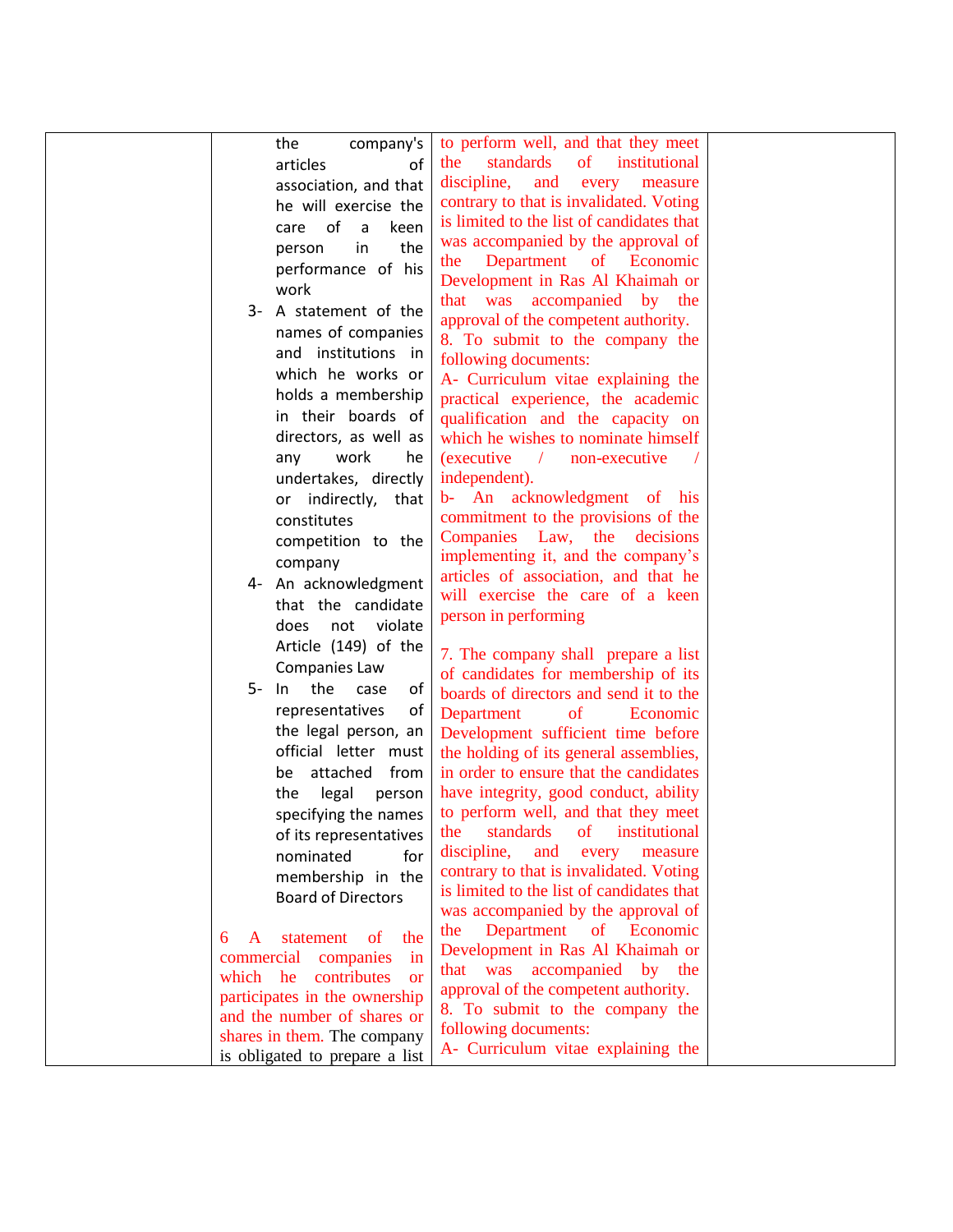|                           | of<br>candidates<br>for                   | practical experience, the academic                                 |  |
|---------------------------|-------------------------------------------|--------------------------------------------------------------------|--|
|                           | membership of its boards of               | qualification and the capacity on                                  |  |
|                           | directors and send it to the              | which he wishes to nominate himself                                |  |
|                           | Department of Economic                    | (executive / non-executive                                         |  |
|                           | Development sufficient time               | independent).                                                      |  |
|                           | before the holding of its                 | b- An acknowledgment of his                                        |  |
|                           | general assemblies, in order              | commitment to the provisions of the                                |  |
|                           | to ensure that the candidates             | Companies Law, the<br>decisions                                    |  |
|                           | have integrity, good conduct,             | implementing it, and the company's                                 |  |
|                           | ability to perform well, and              | articles of association, and that he                               |  |
|                           | that they meet the standards              | will exercise the care of a keen                                   |  |
|                           | of institutional discipline,              | person in performing his work.                                     |  |
|                           | and any action contrary to                | C- A statement of the names of                                     |  |
|                           | that is invalidated. Voting is            | companies and institutions in which                                |  |
|                           | limited to<br>the list<br>of              | he works or is a member of their                                   |  |
|                           | candidates<br>that<br>was                 | boards of directors, as well as any                                |  |
|                           | accompanied by the approval               | work he undertakes, directly or                                    |  |
|                           | the<br>Department<br>of<br>of             | indirectly,<br>that<br>constitutes                                 |  |
|                           | Economic Development in                   | competition to the company.                                        |  |
|                           | Ras Al Khaimah or that was                |                                                                    |  |
|                           |                                           | d- An acknowledgment that the<br>candidate did not violate Article |  |
|                           | accompanied by the approval               |                                                                    |  |
|                           | of the competent authority.A              | (149) of the Companies Law.                                        |  |
|                           | statement of the commercial               | C- In the case of representatives of                               |  |
|                           | companies in which<br>he                  | the legal person, an official letter                               |  |
|                           | contributes or participates in            | must be attached from the legal                                    |  |
|                           | the ownership and the                     | person specifying the names of its                                 |  |
|                           | number of shares or shares                | representatives<br>nominated<br>for                                |  |
|                           | in them                                   | membership in<br><b>Board</b> of<br>the                            |  |
|                           |                                           | Directors.                                                         |  |
| <b>Article (23)(</b>      | <b>Article (23)(</b>                      | A- The board of directors elects by                                |  |
| <b>Election of the</b>    | Election of the Chairman                  | secret vote from among its members                                 |  |
| <b>Chairman and Vice-</b> | and Vice-Chairman                         | a chairman and a deputy, and the                                   |  |
|                           | a. The board of directors                 | vice-chairman takes the place of the                               |  |
|                           | elects from its members a                 | chairman in his absence or if there is                             |  |
|                           | chairman<br>and a vice-                   | an impediment.                                                     |  |
|                           | chairman, and the vice-                   | <b>b</b> - The board of directors has the                          |  |
|                           |                                           | right to elect from among its                                      |  |
|                           | chairman takes the place of               | members a managing director, and                                   |  |
|                           | the president in his absence              | the board determines his powers and                                |  |
|                           | or if he has an impediment.               | remunerations. It may also form from                               |  |
|                           | B. The board of directors has             | among its members a committee or                                   |  |
|                           | the right to elect from                   | more, granting it some of its powers                               |  |
|                           | among<br>its<br>members<br>$\overline{a}$ | or entrusting it with monitoring the                               |  |
|                           | managing director, and the                | progress of work in the company and                                |  |
|                           | board<br>determines<br>his                | implementing the decisions of the                                  |  |
|                           | competencies<br>and                       | Board.                                                             |  |
|                           | remunerations. It also has                | C. It is prohibited to combine the                                 |  |
|                           |                                           |                                                                    |  |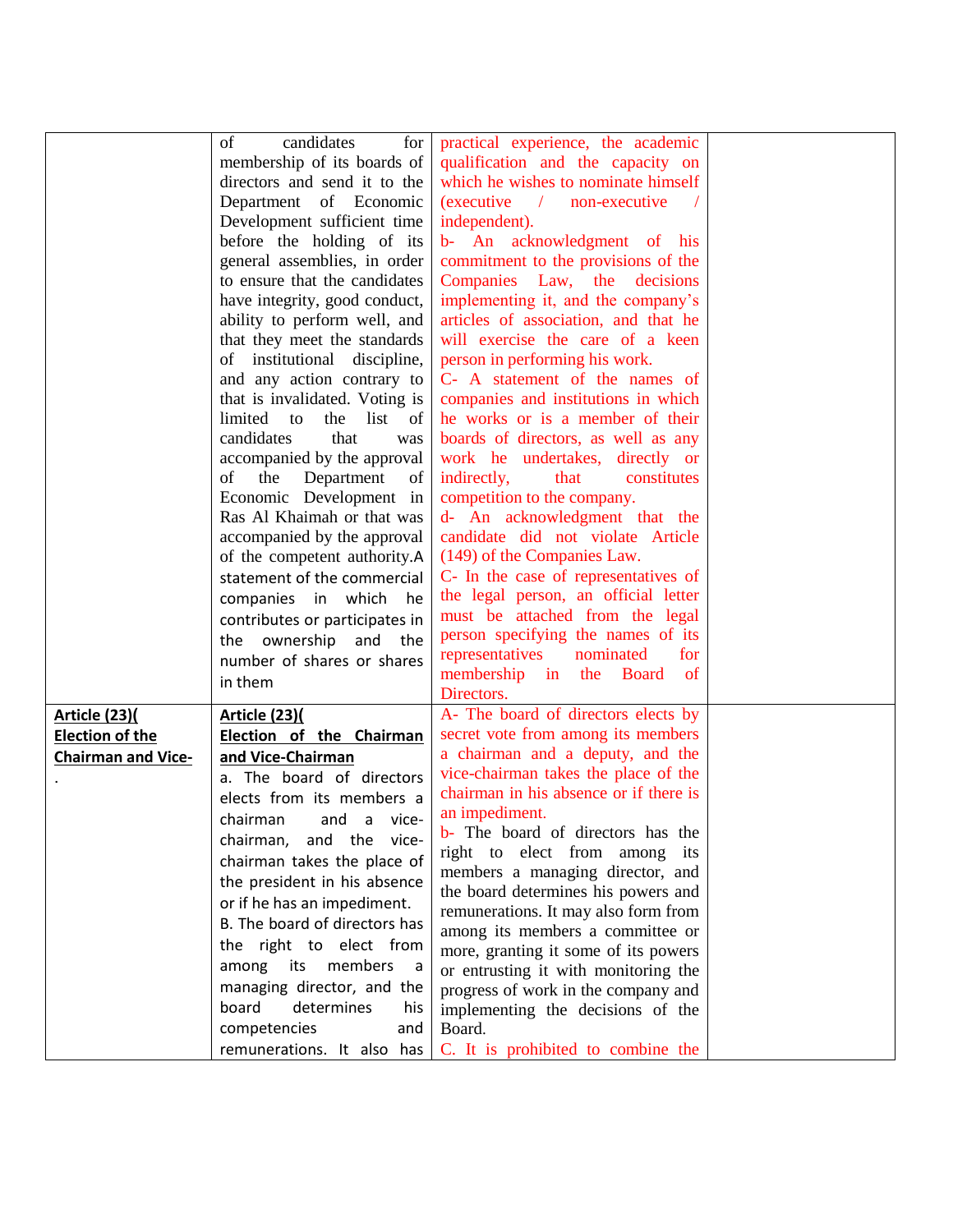| Article (29)      | the right to form from<br>among its members one or<br>more committees that grant<br>it some of its powers or<br>entrust it with monitoring<br>the progress of work in the<br>company<br>and<br>the<br>implementation<br>the<br>of<br>board's decisions<br>Passing decisions                                                                                                                                                                                                                                                                                                                                                                                                                                                                                                                                                                                                                                                      | position of the Chairman of the<br>Board of Directors with the position<br>of the company's manager and/or<br>managing director, or any other<br>executive position in the company.<br>Passing decisions                                                                                                                                                                                                                                                                                                                                                                                                                                                                                                                                                                                                                                                                                                                                                                                                                                                                                                                                                                                                                                                                                                                                         |  |
|-------------------|----------------------------------------------------------------------------------------------------------------------------------------------------------------------------------------------------------------------------------------------------------------------------------------------------------------------------------------------------------------------------------------------------------------------------------------------------------------------------------------------------------------------------------------------------------------------------------------------------------------------------------------------------------------------------------------------------------------------------------------------------------------------------------------------------------------------------------------------------------------------------------------------------------------------------------|--------------------------------------------------------------------------------------------------------------------------------------------------------------------------------------------------------------------------------------------------------------------------------------------------------------------------------------------------------------------------------------------------------------------------------------------------------------------------------------------------------------------------------------------------------------------------------------------------------------------------------------------------------------------------------------------------------------------------------------------------------------------------------------------------------------------------------------------------------------------------------------------------------------------------------------------------------------------------------------------------------------------------------------------------------------------------------------------------------------------------------------------------------------------------------------------------------------------------------------------------------------------------------------------------------------------------------------------------|--|
| Passing decisions | In addition to the Board of<br>Directors' commitment to<br>the minimum number of its<br>meetings<br>mentioned<br>in<br>Article (28) of this Bylaw, the<br>Board of Directors may issue<br>some of its decisions by<br>passing in emergency cases,<br>such<br>decisions<br>and<br>are<br>and<br>considered<br>valid<br>effective as if they had been<br>taken in a meeting that was<br>called and duly held, taking<br>into account the following :<br>The<br>a)<br>cases<br>ot<br>issuing resolutions<br>by passing shall<br>not exceed four<br>times annually<br>The approval<br>of<br>b)<br>the members<br>of<br>of<br><b>Board</b><br>the<br><b>Directors</b><br>by<br>majority that the<br>situation<br>that<br>the<br>requires<br>the<br>issuance of<br>resolution<br>by<br>passing<br>is<br>an<br>emergency<br>members<br>All<br>of<br>C)<br>the<br><b>Board</b><br>of<br><b>Directors</b><br>shall<br>the<br>hand<br>over | Taking into account compliance with<br>the minimum number of Board<br>meetings mentioned in Article (28)<br>of this Bylaw, the Board of Directors<br>in<br>accordance<br>with<br>the<br>may,<br>regulations issued by the Authority in<br>this regard, issue some of its<br>decisions by passing (i.e. without<br>holding a meeting for it) in<br>emergency cases, and those decisions<br>are considered valid and effective as<br>if It was taken in a meeting that was<br>called and duly held, taking into<br>account the following:<br>A - The approval of the members of<br>the Board of Directors by a majority<br>that the situation that requires the<br>issuance of the resolution by passing<br>is an emergency.<br>b- All members of the Board of<br>Directors shall submit the decision in<br>writing for approval, accompanied by<br>documents<br>documents<br>and<br>all<br>necessary for its review.<br>C - Any of the decisions of the Board<br>of Directors issued by passing must<br>be approved in writing by a majority,<br>with the need to present them at the<br>next meeting of the Board of<br>Directors to be included in the<br>minutes of its meeting.<br>d - Not to consider the decision to<br>pass a meeting, and therefore the<br>minimum number of meetings of the<br>Board of Directors must be adhered<br>to. |  |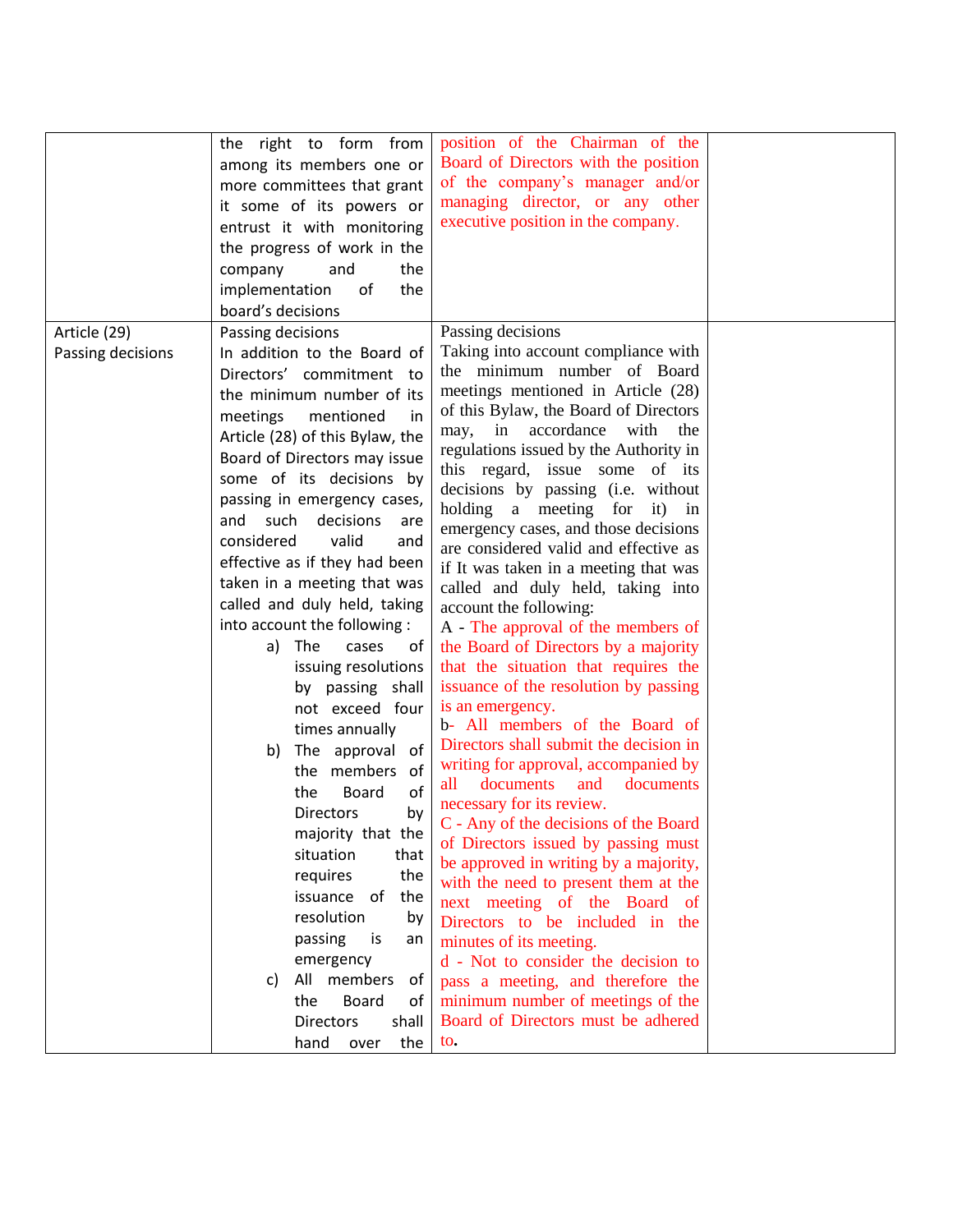| for<br>approval,<br>with<br>all<br>along<br>documents<br>and<br>documents<br>necessary for its<br>review.<br>Any<br>of<br>the<br>d)<br>decisions of the<br><b>Board of Directors</b><br>issued by passing<br>must be approved<br>in writing by a<br>majority, with the<br>need to present<br>them at the next<br>meeting of the<br><b>Board of Directors</b><br>to be included in<br>the minutes of its<br>meeting<br>conflict of interest<br>(31)<br>(31)<br>1. A member of the Board of<br>conflict of Interests<br>conflict of Interests<br>Directors shall, upon assuming the<br>Every member of the<br>a)<br>position, disclose to the Company all<br>company's board of<br>interests and relationships that may<br>directors, or the<br>or may be deemed to affect his<br>entity he represents<br>ability to perform his duties as a<br>in the board of<br>member of the Board of Directors,<br>directors, has a<br>and any such interests announced<br>common or<br>shall be recorded by the Secretary of<br>conflicting interest in<br>the Board. In particular, members of<br>a transaction or<br>the Board of Directors must disclose<br>transaction that is<br>partnerships or related employment<br>presented to the<br>or the main interests of relatives,<br>board of directors<br>which may create competition or<br>for a decision<br>potential conflict of interests, and<br>regarding it, must<br>each member of the Board of<br>inform the board of<br>Directors must inform the company<br>when changes in his interests occur,<br>that and record his<br>and he must complete the form<br>approval in the<br>approved by the company For this<br>meeting minutes,<br>purpose on a quarterly basis or as<br>and he may not<br>required.<br>participate in the |                     |                                  |  |
|-----------------------------------------------------------------------------------------------------------------------------------------------------------------------------------------------------------------------------------------------------------------------------------------------------------------------------------------------------------------------------------------------------------------------------------------------------------------------------------------------------------------------------------------------------------------------------------------------------------------------------------------------------------------------------------------------------------------------------------------------------------------------------------------------------------------------------------------------------------------------------------------------------------------------------------------------------------------------------------------------------------------------------------------------------------------------------------------------------------------------------------------------------------------------------------------------------------------------------------------------------------------------------------------------------------------------------------------------------------------------------------------------------------------------------------------------------------------------------------------------------------------------------------------------------------------------------------------------------------------------------------------------------------------------------------------------------------------------------------------------------------------------------------|---------------------|----------------------------------|--|
|                                                                                                                                                                                                                                                                                                                                                                                                                                                                                                                                                                                                                                                                                                                                                                                                                                                                                                                                                                                                                                                                                                                                                                                                                                                                                                                                                                                                                                                                                                                                                                                                                                                                                                                                                                                   | decision in writing |                                  |  |
|                                                                                                                                                                                                                                                                                                                                                                                                                                                                                                                                                                                                                                                                                                                                                                                                                                                                                                                                                                                                                                                                                                                                                                                                                                                                                                                                                                                                                                                                                                                                                                                                                                                                                                                                                                                   |                     |                                  |  |
|                                                                                                                                                                                                                                                                                                                                                                                                                                                                                                                                                                                                                                                                                                                                                                                                                                                                                                                                                                                                                                                                                                                                                                                                                                                                                                                                                                                                                                                                                                                                                                                                                                                                                                                                                                                   |                     |                                  |  |
|                                                                                                                                                                                                                                                                                                                                                                                                                                                                                                                                                                                                                                                                                                                                                                                                                                                                                                                                                                                                                                                                                                                                                                                                                                                                                                                                                                                                                                                                                                                                                                                                                                                                                                                                                                                   |                     |                                  |  |
|                                                                                                                                                                                                                                                                                                                                                                                                                                                                                                                                                                                                                                                                                                                                                                                                                                                                                                                                                                                                                                                                                                                                                                                                                                                                                                                                                                                                                                                                                                                                                                                                                                                                                                                                                                                   |                     |                                  |  |
|                                                                                                                                                                                                                                                                                                                                                                                                                                                                                                                                                                                                                                                                                                                                                                                                                                                                                                                                                                                                                                                                                                                                                                                                                                                                                                                                                                                                                                                                                                                                                                                                                                                                                                                                                                                   |                     |                                  |  |
|                                                                                                                                                                                                                                                                                                                                                                                                                                                                                                                                                                                                                                                                                                                                                                                                                                                                                                                                                                                                                                                                                                                                                                                                                                                                                                                                                                                                                                                                                                                                                                                                                                                                                                                                                                                   |                     |                                  |  |
|                                                                                                                                                                                                                                                                                                                                                                                                                                                                                                                                                                                                                                                                                                                                                                                                                                                                                                                                                                                                                                                                                                                                                                                                                                                                                                                                                                                                                                                                                                                                                                                                                                                                                                                                                                                   |                     |                                  |  |
|                                                                                                                                                                                                                                                                                                                                                                                                                                                                                                                                                                                                                                                                                                                                                                                                                                                                                                                                                                                                                                                                                                                                                                                                                                                                                                                                                                                                                                                                                                                                                                                                                                                                                                                                                                                   |                     |                                  |  |
|                                                                                                                                                                                                                                                                                                                                                                                                                                                                                                                                                                                                                                                                                                                                                                                                                                                                                                                                                                                                                                                                                                                                                                                                                                                                                                                                                                                                                                                                                                                                                                                                                                                                                                                                                                                   |                     |                                  |  |
|                                                                                                                                                                                                                                                                                                                                                                                                                                                                                                                                                                                                                                                                                                                                                                                                                                                                                                                                                                                                                                                                                                                                                                                                                                                                                                                                                                                                                                                                                                                                                                                                                                                                                                                                                                                   |                     |                                  |  |
|                                                                                                                                                                                                                                                                                                                                                                                                                                                                                                                                                                                                                                                                                                                                                                                                                                                                                                                                                                                                                                                                                                                                                                                                                                                                                                                                                                                                                                                                                                                                                                                                                                                                                                                                                                                   |                     |                                  |  |
|                                                                                                                                                                                                                                                                                                                                                                                                                                                                                                                                                                                                                                                                                                                                                                                                                                                                                                                                                                                                                                                                                                                                                                                                                                                                                                                                                                                                                                                                                                                                                                                                                                                                                                                                                                                   |                     |                                  |  |
|                                                                                                                                                                                                                                                                                                                                                                                                                                                                                                                                                                                                                                                                                                                                                                                                                                                                                                                                                                                                                                                                                                                                                                                                                                                                                                                                                                                                                                                                                                                                                                                                                                                                                                                                                                                   |                     |                                  |  |
|                                                                                                                                                                                                                                                                                                                                                                                                                                                                                                                                                                                                                                                                                                                                                                                                                                                                                                                                                                                                                                                                                                                                                                                                                                                                                                                                                                                                                                                                                                                                                                                                                                                                                                                                                                                   |                     |                                  |  |
|                                                                                                                                                                                                                                                                                                                                                                                                                                                                                                                                                                                                                                                                                                                                                                                                                                                                                                                                                                                                                                                                                                                                                                                                                                                                                                                                                                                                                                                                                                                                                                                                                                                                                                                                                                                   |                     |                                  |  |
|                                                                                                                                                                                                                                                                                                                                                                                                                                                                                                                                                                                                                                                                                                                                                                                                                                                                                                                                                                                                                                                                                                                                                                                                                                                                                                                                                                                                                                                                                                                                                                                                                                                                                                                                                                                   |                     |                                  |  |
|                                                                                                                                                                                                                                                                                                                                                                                                                                                                                                                                                                                                                                                                                                                                                                                                                                                                                                                                                                                                                                                                                                                                                                                                                                                                                                                                                                                                                                                                                                                                                                                                                                                                                                                                                                                   |                     |                                  |  |
|                                                                                                                                                                                                                                                                                                                                                                                                                                                                                                                                                                                                                                                                                                                                                                                                                                                                                                                                                                                                                                                                                                                                                                                                                                                                                                                                                                                                                                                                                                                                                                                                                                                                                                                                                                                   |                     |                                  |  |
|                                                                                                                                                                                                                                                                                                                                                                                                                                                                                                                                                                                                                                                                                                                                                                                                                                                                                                                                                                                                                                                                                                                                                                                                                                                                                                                                                                                                                                                                                                                                                                                                                                                                                                                                                                                   |                     |                                  |  |
|                                                                                                                                                                                                                                                                                                                                                                                                                                                                                                                                                                                                                                                                                                                                                                                                                                                                                                                                                                                                                                                                                                                                                                                                                                                                                                                                                                                                                                                                                                                                                                                                                                                                                                                                                                                   |                     |                                  |  |
|                                                                                                                                                                                                                                                                                                                                                                                                                                                                                                                                                                                                                                                                                                                                                                                                                                                                                                                                                                                                                                                                                                                                                                                                                                                                                                                                                                                                                                                                                                                                                                                                                                                                                                                                                                                   |                     |                                  |  |
|                                                                                                                                                                                                                                                                                                                                                                                                                                                                                                                                                                                                                                                                                                                                                                                                                                                                                                                                                                                                                                                                                                                                                                                                                                                                                                                                                                                                                                                                                                                                                                                                                                                                                                                                                                                   |                     |                                  |  |
|                                                                                                                                                                                                                                                                                                                                                                                                                                                                                                                                                                                                                                                                                                                                                                                                                                                                                                                                                                                                                                                                                                                                                                                                                                                                                                                                                                                                                                                                                                                                                                                                                                                                                                                                                                                   |                     |                                  |  |
|                                                                                                                                                                                                                                                                                                                                                                                                                                                                                                                                                                                                                                                                                                                                                                                                                                                                                                                                                                                                                                                                                                                                                                                                                                                                                                                                                                                                                                                                                                                                                                                                                                                                                                                                                                                   |                     |                                  |  |
|                                                                                                                                                                                                                                                                                                                                                                                                                                                                                                                                                                                                                                                                                                                                                                                                                                                                                                                                                                                                                                                                                                                                                                                                                                                                                                                                                                                                                                                                                                                                                                                                                                                                                                                                                                                   |                     |                                  |  |
|                                                                                                                                                                                                                                                                                                                                                                                                                                                                                                                                                                                                                                                                                                                                                                                                                                                                                                                                                                                                                                                                                                                                                                                                                                                                                                                                                                                                                                                                                                                                                                                                                                                                                                                                                                                   |                     |                                  |  |
|                                                                                                                                                                                                                                                                                                                                                                                                                                                                                                                                                                                                                                                                                                                                                                                                                                                                                                                                                                                                                                                                                                                                                                                                                                                                                                                                                                                                                                                                                                                                                                                                                                                                                                                                                                                   |                     |                                  |  |
|                                                                                                                                                                                                                                                                                                                                                                                                                                                                                                                                                                                                                                                                                                                                                                                                                                                                                                                                                                                                                                                                                                                                                                                                                                                                                                                                                                                                                                                                                                                                                                                                                                                                                                                                                                                   |                     |                                  |  |
|                                                                                                                                                                                                                                                                                                                                                                                                                                                                                                                                                                                                                                                                                                                                                                                                                                                                                                                                                                                                                                                                                                                                                                                                                                                                                                                                                                                                                                                                                                                                                                                                                                                                                                                                                                                   |                     |                                  |  |
|                                                                                                                                                                                                                                                                                                                                                                                                                                                                                                                                                                                                                                                                                                                                                                                                                                                                                                                                                                                                                                                                                                                                                                                                                                                                                                                                                                                                                                                                                                                                                                                                                                                                                                                                                                                   |                     |                                  |  |
|                                                                                                                                                                                                                                                                                                                                                                                                                                                                                                                                                                                                                                                                                                                                                                                                                                                                                                                                                                                                                                                                                                                                                                                                                                                                                                                                                                                                                                                                                                                                                                                                                                                                                                                                                                                   |                     |                                  |  |
|                                                                                                                                                                                                                                                                                                                                                                                                                                                                                                                                                                                                                                                                                                                                                                                                                                                                                                                                                                                                                                                                                                                                                                                                                                                                                                                                                                                                                                                                                                                                                                                                                                                                                                                                                                                   |                     |                                  |  |
|                                                                                                                                                                                                                                                                                                                                                                                                                                                                                                                                                                                                                                                                                                                                                                                                                                                                                                                                                                                                                                                                                                                                                                                                                                                                                                                                                                                                                                                                                                                                                                                                                                                                                                                                                                                   |                     |                                  |  |
|                                                                                                                                                                                                                                                                                                                                                                                                                                                                                                                                                                                                                                                                                                                                                                                                                                                                                                                                                                                                                                                                                                                                                                                                                                                                                                                                                                                                                                                                                                                                                                                                                                                                                                                                                                                   |                     |                                  |  |
|                                                                                                                                                                                                                                                                                                                                                                                                                                                                                                                                                                                                                                                                                                                                                                                                                                                                                                                                                                                                                                                                                                                                                                                                                                                                                                                                                                                                                                                                                                                                                                                                                                                                                                                                                                                   |                     |                                  |  |
|                                                                                                                                                                                                                                                                                                                                                                                                                                                                                                                                                                                                                                                                                                                                                                                                                                                                                                                                                                                                                                                                                                                                                                                                                                                                                                                                                                                                                                                                                                                                                                                                                                                                                                                                                                                   |                     |                                  |  |
|                                                                                                                                                                                                                                                                                                                                                                                                                                                                                                                                                                                                                                                                                                                                                                                                                                                                                                                                                                                                                                                                                                                                                                                                                                                                                                                                                                                                                                                                                                                                                                                                                                                                                                                                                                                   |                     |                                  |  |
|                                                                                                                                                                                                                                                                                                                                                                                                                                                                                                                                                                                                                                                                                                                                                                                                                                                                                                                                                                                                                                                                                                                                                                                                                                                                                                                                                                                                                                                                                                                                                                                                                                                                                                                                                                                   |                     |                                  |  |
|                                                                                                                                                                                                                                                                                                                                                                                                                                                                                                                                                                                                                                                                                                                                                                                                                                                                                                                                                                                                                                                                                                                                                                                                                                                                                                                                                                                                                                                                                                                                                                                                                                                                                                                                                                                   |                     |                                  |  |
|                                                                                                                                                                                                                                                                                                                                                                                                                                                                                                                                                                                                                                                                                                                                                                                                                                                                                                                                                                                                                                                                                                                                                                                                                                                                                                                                                                                                                                                                                                                                                                                                                                                                                                                                                                                   |                     |                                  |  |
|                                                                                                                                                                                                                                                                                                                                                                                                                                                                                                                                                                                                                                                                                                                                                                                                                                                                                                                                                                                                                                                                                                                                                                                                                                                                                                                                                                                                                                                                                                                                                                                                                                                                                                                                                                                   |                     |                                  |  |
|                                                                                                                                                                                                                                                                                                                                                                                                                                                                                                                                                                                                                                                                                                                                                                                                                                                                                                                                                                                                                                                                                                                                                                                                                                                                                                                                                                                                                                                                                                                                                                                                                                                                                                                                                                                   |                     |                                  |  |
|                                                                                                                                                                                                                                                                                                                                                                                                                                                                                                                                                                                                                                                                                                                                                                                                                                                                                                                                                                                                                                                                                                                                                                                                                                                                                                                                                                                                                                                                                                                                                                                                                                                                                                                                                                                   |                     |                                  |  |
|                                                                                                                                                                                                                                                                                                                                                                                                                                                                                                                                                                                                                                                                                                                                                                                                                                                                                                                                                                                                                                                                                                                                                                                                                                                                                                                                                                                                                                                                                                                                                                                                                                                                                                                                                                                   |                     |                                  |  |
|                                                                                                                                                                                                                                                                                                                                                                                                                                                                                                                                                                                                                                                                                                                                                                                                                                                                                                                                                                                                                                                                                                                                                                                                                                                                                                                                                                                                                                                                                                                                                                                                                                                                                                                                                                                   |                     |                                  |  |
|                                                                                                                                                                                                                                                                                                                                                                                                                                                                                                                                                                                                                                                                                                                                                                                                                                                                                                                                                                                                                                                                                                                                                                                                                                                                                                                                                                                                                                                                                                                                                                                                                                                                                                                                                                                   |                     |                                  |  |
| voting on the<br>board of directors, or the entity he                                                                                                                                                                                                                                                                                                                                                                                                                                                                                                                                                                                                                                                                                                                                                                                                                                                                                                                                                                                                                                                                                                                                                                                                                                                                                                                                                                                                                                                                                                                                                                                                                                                                                                                             |                     | 2. Every member of the company's |  |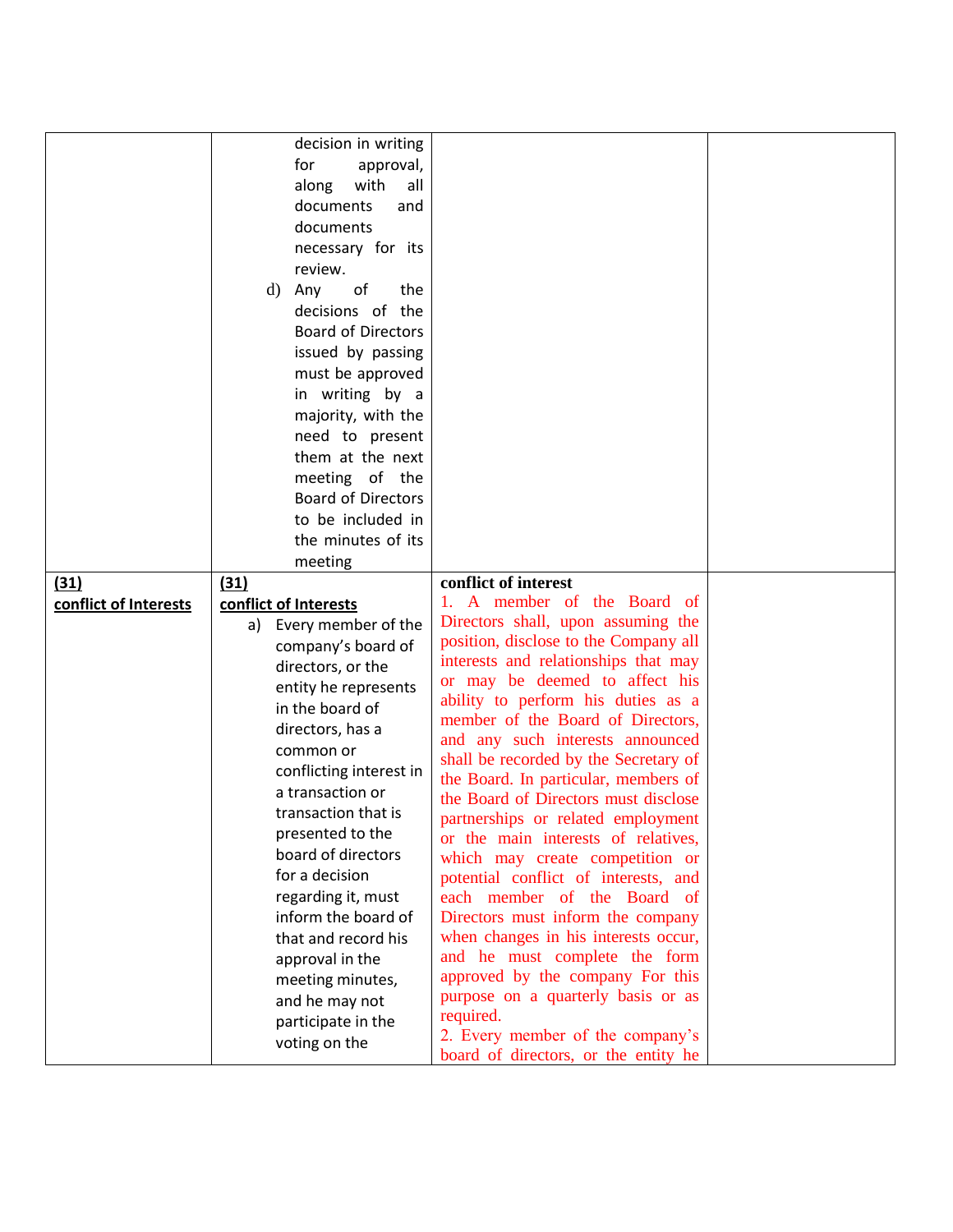| resolution issued               | represents in the board of directors,     |  |
|---------------------------------|-------------------------------------------|--|
| regarding this                  | has a common or conflicting interest      |  |
| process.                        | in a transaction or transaction that is   |  |
|                                 | presented to the board of directors for   |  |
| If a member of the Board of     | a decision regarding it, must inform      |  |
| Directors fails to inform the   | the board of this and record its          |  |
| Board in accordance with the    | approval in the meeting minutes, and      |  |
| provision of Clause (a) of this |                                           |  |
| Article, the company or any     | he may not participate in the special     |  |
| of its shareholders may         | vote of the decision issued in this       |  |
| apply to the competent          | regard                                    |  |
| court to invalidate the         | 3. If a member of the Board of            |  |
| contract or obligate the        | Directors fails to inform the Board in    |  |
| violating member to pay any     | accordance with the provision of          |  |
| profit or benefit that he       | Clause (1) of this Article, the           |  |
| achieved from the contract      | company or any of its shareholders        |  |
|                                 | may apply to the competent court to       |  |
| and return it to the company    | rescind the contract or compel the        |  |
|                                 | violating member to pay any profit or     |  |
|                                 | benefit that he achieved from the         |  |
|                                 | contract and return it to the company.    |  |
|                                 | 4. If the existence of a conflict of      |  |
|                                 | interest case is not completely clear,    |  |
|                                 | the member of the Board that is the       |  |
|                                 | subject of the potential conflict must    |  |
|                                 | disclose these circumstances to the       |  |
|                                 | <b>Board</b><br>chairman or his designee, |  |
|                                 | who decides whether or not there is a     |  |
|                                 | conflict of interest.                     |  |
|                                 | 5. The company is shall keep a            |  |
|                                 | special record of conflict of interest    |  |
|                                 | in which cases of conflict are            |  |
|                                 | recorded in detail and the actions        |  |
|                                 | taken in this regard. The Secretary of    |  |
|                                 | the Board of Directors records the        |  |
|                                 | issue of conflict of interest in the      |  |
|                                 | minutes of the relevant Board of          |  |
|                                 | Directors meeting. In this case, the      |  |
|                                 | remaining members of the Board of         |  |
|                                 | Directors present must consider           |  |
|                                 | whether it is appropriate for a           |  |
|                                 | member The Board, which is a party        |  |
|                                 | to the issue of the conflict, may         |  |
|                                 | participate in the discussion of that     |  |
|                                 | item of business before the Board         |  |
|                                 | after fully considering whether the       |  |
|                                 | conflict may endanger the objectivity     |  |
|                                 |                                           |  |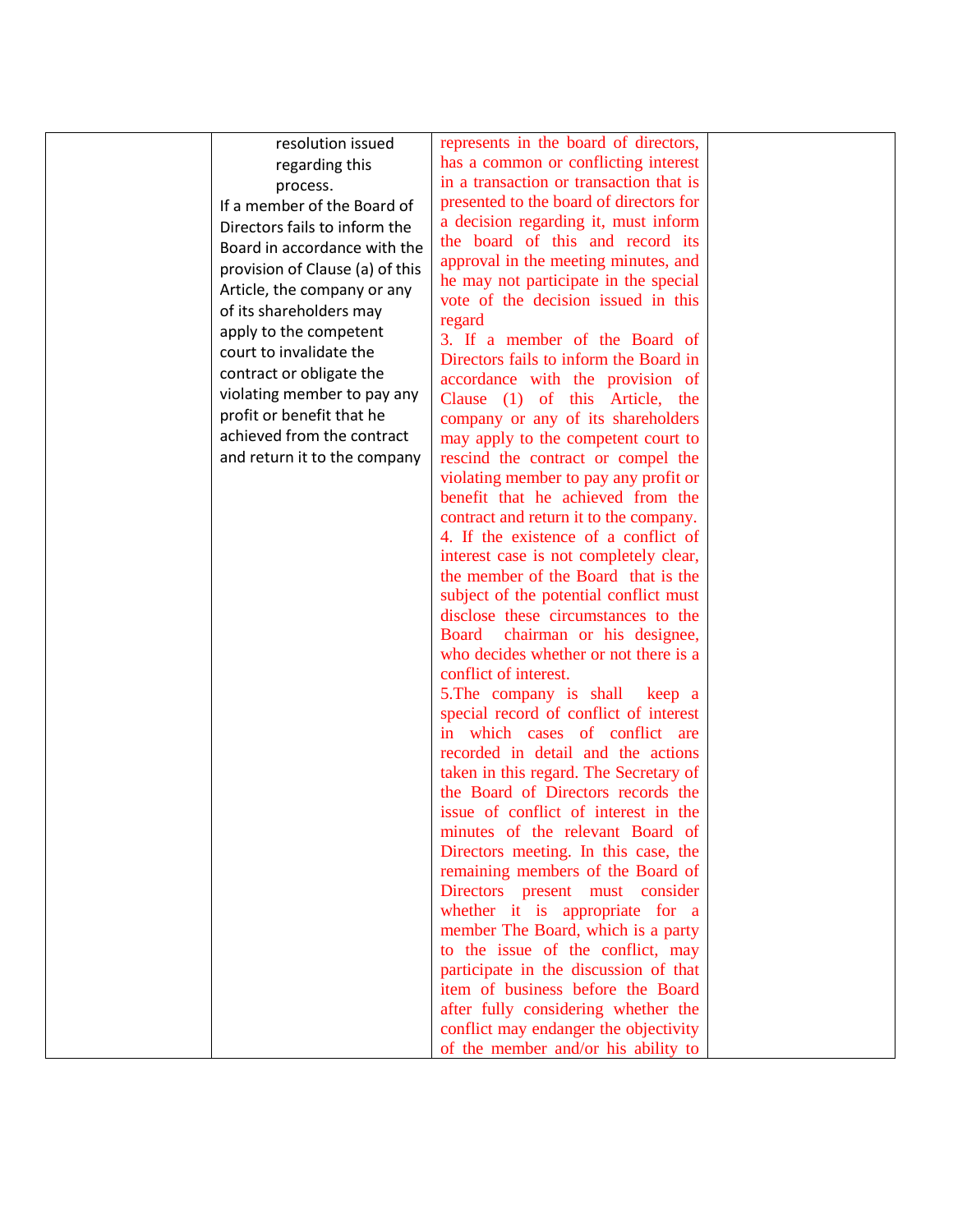|                                                                  |                                                                                                              | perform his duties towards the<br>company in an appropriate manner. If<br>they decide that this is not<br>appropriate, they may ask the Board<br>member to leave the meeting room<br>while the discussions are taking<br>place. A member of the Board of<br><b>Directors</b><br>may not attempt<br>to                                                                                                                                                                                                                                                                                                                                                                                                                                                                                        |  |
|------------------------------------------------------------------|--------------------------------------------------------------------------------------------------------------|----------------------------------------------------------------------------------------------------------------------------------------------------------------------------------------------------------------------------------------------------------------------------------------------------------------------------------------------------------------------------------------------------------------------------------------------------------------------------------------------------------------------------------------------------------------------------------------------------------------------------------------------------------------------------------------------------------------------------------------------------------------------------------------------|--|
|                                                                  |                                                                                                              | interfere with his personal influence<br>in relation to the matter, whether in<br>the meeting or outside it, and the                                                                                                                                                                                                                                                                                                                                                                                                                                                                                                                                                                                                                                                                         |  |
|                                                                  |                                                                                                              | member of the Board is not allowed<br>to vote on the relevant resolution.                                                                                                                                                                                                                                                                                                                                                                                                                                                                                                                                                                                                                                                                                                                    |  |
| Article (32)<br><b>Granting Loans To</b><br><b>Board Members</b> | 1. The company may;                                                                                          | 1. The company may not provide<br>loans to any of its board members,<br>or hold guarantees, or provide any<br>guarantees related to loans granted<br>to them. Any loan provided to a<br>member of the board of directors is<br>considered a loan to his wife,<br>children, or any relative up to the<br>second degree.<br>2. A loan may not be provided to a<br>company whose board member,<br>spouse, children, or any of his<br>relatives up to the second degree<br>owns more than (20%) of its capital<br>3. Any agreement that contradicts the<br>provisions of this article is void, and<br>the auditor must indicate in his report<br>submitted to the company's general<br>assembly those loans and credits<br>granted to members of the board of<br>directors and the extent of the |  |
|                                                                  |                                                                                                              | company's compliance<br>with the<br>provisions of this article.                                                                                                                                                                                                                                                                                                                                                                                                                                                                                                                                                                                                                                                                                                                              |  |
| <u>Article (34)</u>                                              | Article (34)                                                                                                 | Transactions with related parties                                                                                                                                                                                                                                                                                                                                                                                                                                                                                                                                                                                                                                                                                                                                                            |  |
| <b>Deals With Related</b>                                        | <b>Deals With Related Parties</b>                                                                            | 1. The company may not conclude                                                                                                                                                                                                                                                                                                                                                                                                                                                                                                                                                                                                                                                                                                                                                              |  |
| <b>Parties</b>                                                   | The company may not<br>conclude deals with related<br>parties except with the                                | deals with related parties that do not<br>exceed 5% of the company's capital<br>except with the approval of the board                                                                                                                                                                                                                                                                                                                                                                                                                                                                                                                                                                                                                                                                        |  |
|                                                                  | approval of the board of<br>directors, which does not<br>exceed 5% of the company's<br>capital, and with the | of directors, and with the approval of<br>the company's general assembly in<br>what exceeds that. The deals are<br>evaluated in all cases by an appraiser                                                                                                                                                                                                                                                                                                                                                                                                                                                                                                                                                                                                                                    |  |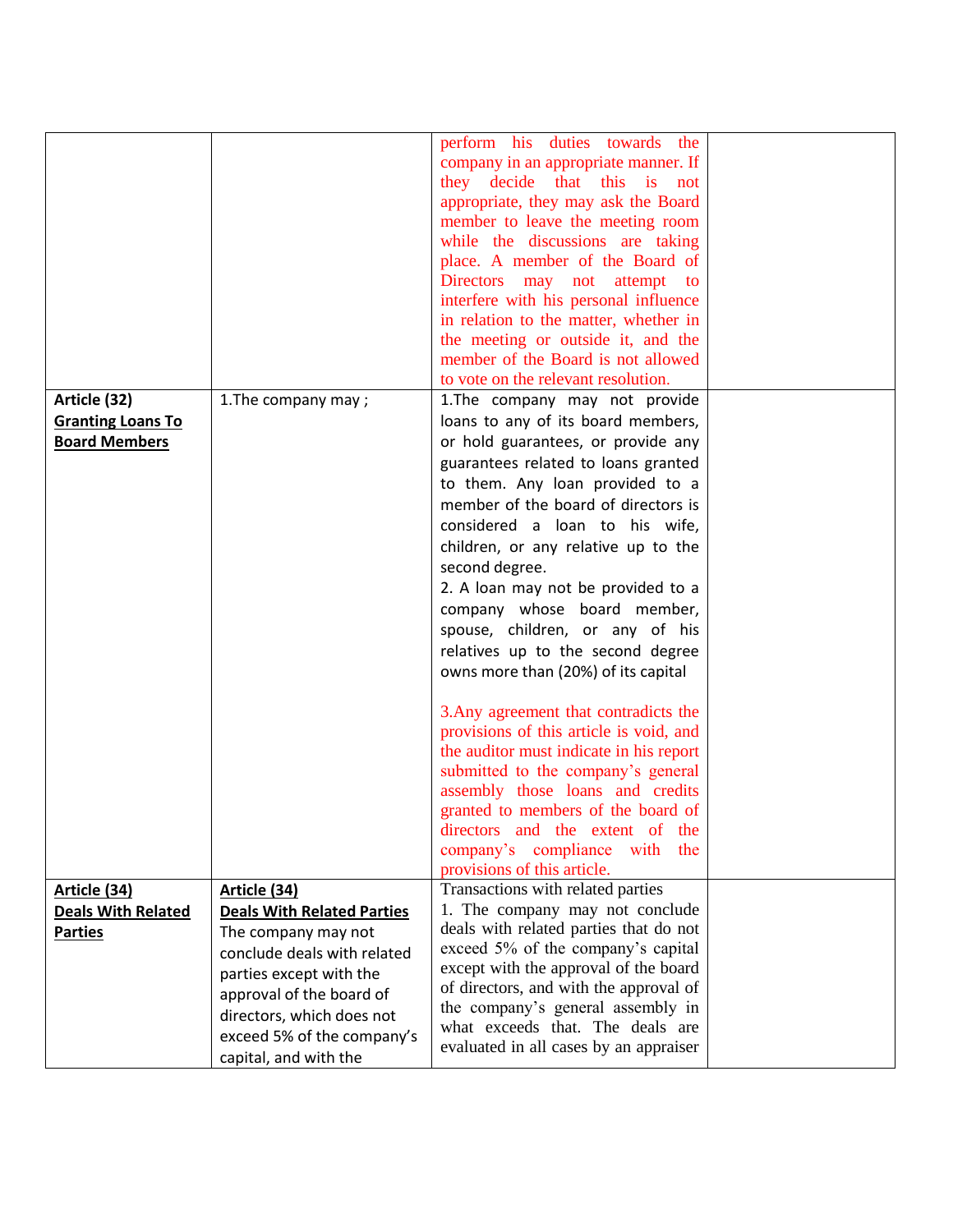|                              | approved by the authority, and the       |  |
|------------------------------|------------------------------------------|--|
| approval of the company's    |                                          |  |
| general assembly in what     | related party may not participate The    |  |
| exceeds that. The deals are  | vote on the resolution of the board of   |  |
| evaluated in all cases by an | directors or the general assembly        |  |
| appraiser approved by the    | issued in connection with this deal,     |  |
|                              | and the company's auditor must           |  |
| authority, and the           | include in his report a statement of     |  |
| company's auditor must       | conflict of interest deals and financial |  |
| include his report a         |                                          |  |
| statement of conflict of     | transactions that took place between     |  |
| interest deals and financial | the company and any of the related       |  |
|                              | parties and the measures taken in this   |  |
| transactions that took place | regard, in accordance with the           |  |
| between the company and      | controls and conditions by which         |  |
| any of the related parties   | decision is issued by the authority      |  |
| and the measures taken in    | 2. In the event of a fundamental         |  |
| their regard.                | change in the terms of the deal after    |  |
|                              |                                          |  |
|                              | approval, the approval of the board      |  |
|                              | of directors or the general assembly,    |  |
|                              | as the case may be, must be re-          |  |
|                              | evaluated, and that deal must be re-     |  |
|                              | evaluated and its conditions whose       |  |
|                              | value exceeds (5%) of the issued         |  |
|                              | capital must be reviewed before          |  |
|                              | concluding it by<br>an appraiser         |  |
|                              | approved by it. Authority at the         |  |
|                              |                                          |  |
|                              | expense of the company.                  |  |
|                              | 3. The responsibility for the damages    |  |
|                              | incurred by the company if deals are     |  |
|                              | concluded with related parties in        |  |
|                              | violation of Clause (a) of this Article, |  |
|                              | or if it is proven that the transaction  |  |
|                              | or transaction is unfair or involves a   |  |
|                              | conflict of interest and harms the       |  |
|                              | shareholders<br>each<br>of<br>the<br>on  |  |
|                              |                                          |  |
|                              | following:                               |  |
|                              | a- The related party with whom the       |  |
|                              | transaction was concluded.               |  |
|                              | B- The board of directors if the         |  |
|                              | decision is issued unanimously, but if   |  |
|                              | the decision is issued by the majority,  |  |
|                              | the opponents are not responsible for    |  |
|                              | it as long as they have proven their     |  |
|                              | objection in the minutes of the          |  |
|                              | meeting. With no objection to it.        |  |
|                              | 4. The evaluation of deals of related    |  |
|                              |                                          |  |
|                              | parties will apply to them the same      |  |
|                              | controls<br>established<br>for<br>the    |  |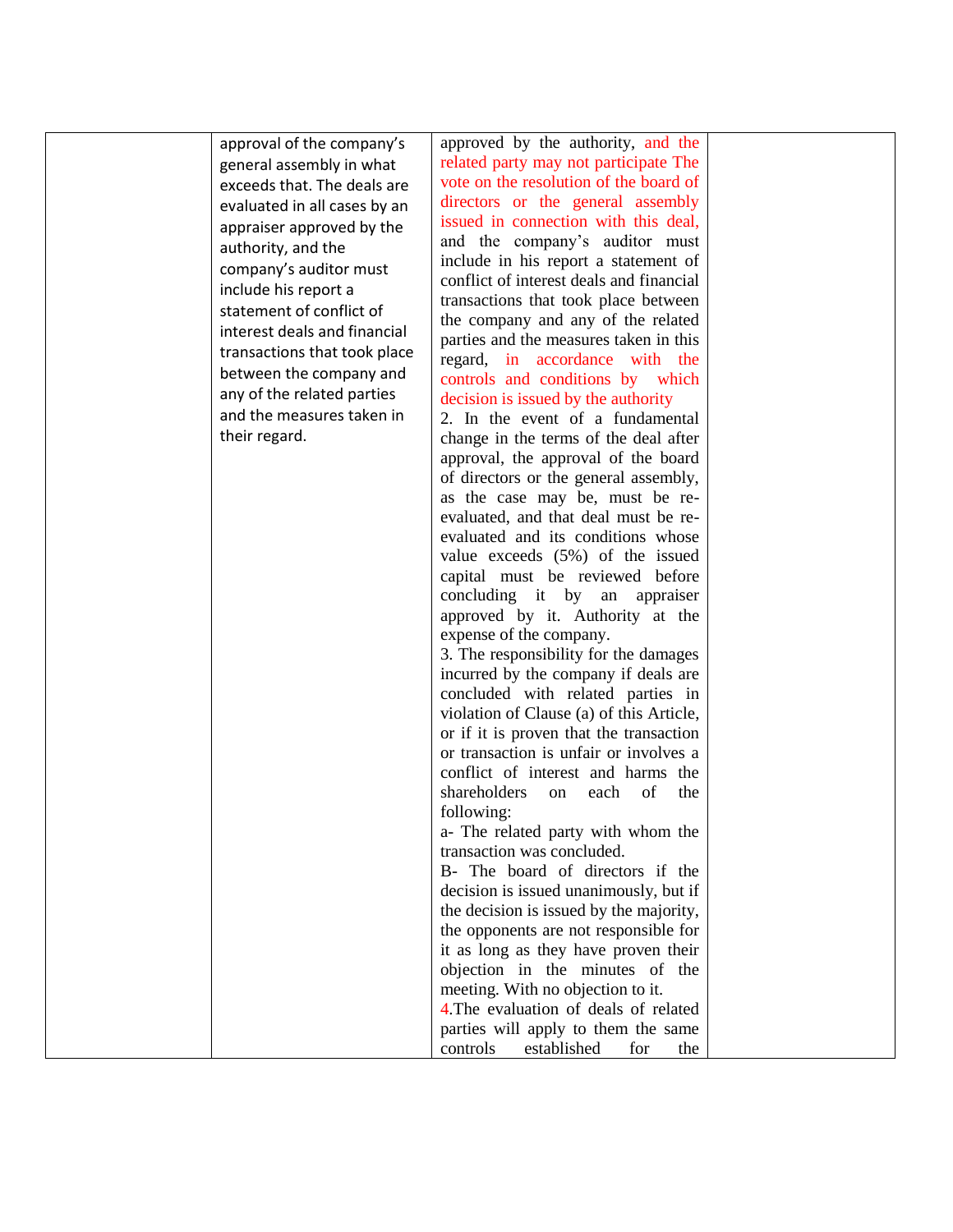| evaluation<br>of<br>in-kind<br>shares<br>mentioned in the decision of the<br>Chairman of the Board of Directors<br>of the Authority No. (22/R.M) for the<br>year 2016 regarding the system for<br>offering and issuing shares of public<br>joint stock companies. And any<br>controls and conditions to be issued<br>by a decision of the Authority later<br>The remuneration of the<br>1. The company's regulation states<br>Article (38)<br>the method of calculating the<br>members of the Board of<br><b>Board Members</b><br>remuneration of the members of the<br>Directors consists of a<br>Remuneration<br>of<br>directors,<br>this<br>board<br>and<br>percentage of the net profit,<br>remuneration should not exceed<br>provided that it does not<br>$(10\%)$ of the net profit for the ended |
|---------------------------------------------------------------------------------------------------------------------------------------------------------------------------------------------------------------------------------------------------------------------------------------------------------------------------------------------------------------------------------------------------------------------------------------------------------------------------------------------------------------------------------------------------------------------------------------------------------------------------------------------------------------------------------------------------------------------------------------------------------------------------------------------------------|
|                                                                                                                                                                                                                                                                                                                                                                                                                                                                                                                                                                                                                                                                                                                                                                                                         |
|                                                                                                                                                                                                                                                                                                                                                                                                                                                                                                                                                                                                                                                                                                                                                                                                         |
|                                                                                                                                                                                                                                                                                                                                                                                                                                                                                                                                                                                                                                                                                                                                                                                                         |
|                                                                                                                                                                                                                                                                                                                                                                                                                                                                                                                                                                                                                                                                                                                                                                                                         |
|                                                                                                                                                                                                                                                                                                                                                                                                                                                                                                                                                                                                                                                                                                                                                                                                         |
|                                                                                                                                                                                                                                                                                                                                                                                                                                                                                                                                                                                                                                                                                                                                                                                                         |
|                                                                                                                                                                                                                                                                                                                                                                                                                                                                                                                                                                                                                                                                                                                                                                                                         |
|                                                                                                                                                                                                                                                                                                                                                                                                                                                                                                                                                                                                                                                                                                                                                                                                         |
|                                                                                                                                                                                                                                                                                                                                                                                                                                                                                                                                                                                                                                                                                                                                                                                                         |
|                                                                                                                                                                                                                                                                                                                                                                                                                                                                                                                                                                                                                                                                                                                                                                                                         |
|                                                                                                                                                                                                                                                                                                                                                                                                                                                                                                                                                                                                                                                                                                                                                                                                         |
|                                                                                                                                                                                                                                                                                                                                                                                                                                                                                                                                                                                                                                                                                                                                                                                                         |
|                                                                                                                                                                                                                                                                                                                                                                                                                                                                                                                                                                                                                                                                                                                                                                                                         |
|                                                                                                                                                                                                                                                                                                                                                                                                                                                                                                                                                                                                                                                                                                                                                                                                         |
|                                                                                                                                                                                                                                                                                                                                                                                                                                                                                                                                                                                                                                                                                                                                                                                                         |
| exceed 10% of those profits<br>fiscal year after deducting all of the<br>for the fiscal year. The                                                                                                                                                                                                                                                                                                                                                                                                                                                                                                                                                                                                                                                                                                       |
| depreciation and reserves.                                                                                                                                                                                                                                                                                                                                                                                                                                                                                                                                                                                                                                                                                                                                                                              |
| company may also pay<br>2.As an exception to Clause (1) of                                                                                                                                                                                                                                                                                                                                                                                                                                                                                                                                                                                                                                                                                                                                              |
| expenses, fees, additional<br>this Article and with due regard to                                                                                                                                                                                                                                                                                                                                                                                                                                                                                                                                                                                                                                                                                                                                       |
| remuneration or a monthly<br>the regulations issued by the                                                                                                                                                                                                                                                                                                                                                                                                                                                                                                                                                                                                                                                                                                                                              |
| salary to the extent<br>Authority in this regard, a member of                                                                                                                                                                                                                                                                                                                                                                                                                                                                                                                                                                                                                                                                                                                                           |
| determined by the Board of<br>the Board of Directors may be paid a                                                                                                                                                                                                                                                                                                                                                                                                                                                                                                                                                                                                                                                                                                                                      |
| Directors for any of its<br>fee of a lump sum not exceeding                                                                                                                                                                                                                                                                                                                                                                                                                                                                                                                                                                                                                                                                                                                                             |
| members if that member is<br>(200,000) two hundred thousand                                                                                                                                                                                                                                                                                                                                                                                                                                                                                                                                                                                                                                                                                                                                             |
| He works on any committee<br>dirhams at the end of the fiscal year,                                                                                                                                                                                                                                                                                                                                                                                                                                                                                                                                                                                                                                                                                                                                     |
| or makes special efforts or<br>and after the approval of the General                                                                                                                                                                                                                                                                                                                                                                                                                                                                                                                                                                                                                                                                                                                                    |
| performs additional work to<br>Assembly on Payment of these fees                                                                                                                                                                                                                                                                                                                                                                                                                                                                                                                                                                                                                                                                                                                                        |
|                                                                                                                                                                                                                                                                                                                                                                                                                                                                                                                                                                                                                                                                                                                                                                                                         |
| in the following cases:<br>serve the company beyond                                                                                                                                                                                                                                                                                                                                                                                                                                                                                                                                                                                                                                                                                                                                                     |
| a- The company's failure to achieve<br>his normal duties as a                                                                                                                                                                                                                                                                                                                                                                                                                                                                                                                                                                                                                                                                                                                                           |
| profits.<br>member of the company's                                                                                                                                                                                                                                                                                                                                                                                                                                                                                                                                                                                                                                                                                                                                                                     |
| B - If the company achieves profits<br>board of directors.                                                                                                                                                                                                                                                                                                                                                                                                                                                                                                                                                                                                                                                                                                                                              |
| and the board member's share of                                                                                                                                                                                                                                                                                                                                                                                                                                                                                                                                                                                                                                                                                                                                                                         |
| those profits is less than $(200,000)$                                                                                                                                                                                                                                                                                                                                                                                                                                                                                                                                                                                                                                                                                                                                                                  |
| two hundred thousand dirhams, and                                                                                                                                                                                                                                                                                                                                                                                                                                                                                                                                                                                                                                                                                                                                                                       |
| in this case the remuneration and fees                                                                                                                                                                                                                                                                                                                                                                                                                                                                                                                                                                                                                                                                                                                                                                  |
| may not be combined.                                                                                                                                                                                                                                                                                                                                                                                                                                                                                                                                                                                                                                                                                                                                                                                    |
| 3. The fines incurred by the company                                                                                                                                                                                                                                                                                                                                                                                                                                                                                                                                                                                                                                                                                                                                                                    |
| against the company due to the                                                                                                                                                                                                                                                                                                                                                                                                                                                                                                                                                                                                                                                                                                                                                                          |
| board's violations of the company's                                                                                                                                                                                                                                                                                                                                                                                                                                                                                                                                                                                                                                                                                                                                                                     |
| articles of association during the                                                                                                                                                                                                                                                                                                                                                                                                                                                                                                                                                                                                                                                                                                                                                                      |
| ended fiscal year shall be deducted                                                                                                                                                                                                                                                                                                                                                                                                                                                                                                                                                                                                                                                                                                                                                                     |
| from the remuneration of the board                                                                                                                                                                                                                                                                                                                                                                                                                                                                                                                                                                                                                                                                                                                                                                      |
| directors,<br>of<br>and the general                                                                                                                                                                                                                                                                                                                                                                                                                                                                                                                                                                                                                                                                                                                                                                     |
| assembly may not deduct such fines                                                                                                                                                                                                                                                                                                                                                                                                                                                                                                                                                                                                                                                                                                                                                                      |
| if it finds that these fines are not the                                                                                                                                                                                                                                                                                                                                                                                                                                                                                                                                                                                                                                                                                                                                                                |
| result of a default or error on the part                                                                                                                                                                                                                                                                                                                                                                                                                                                                                                                                                                                                                                                                                                                                                                |
| of the board of directors.                                                                                                                                                                                                                                                                                                                                                                                                                                                                                                                                                                                                                                                                                                                                                                              |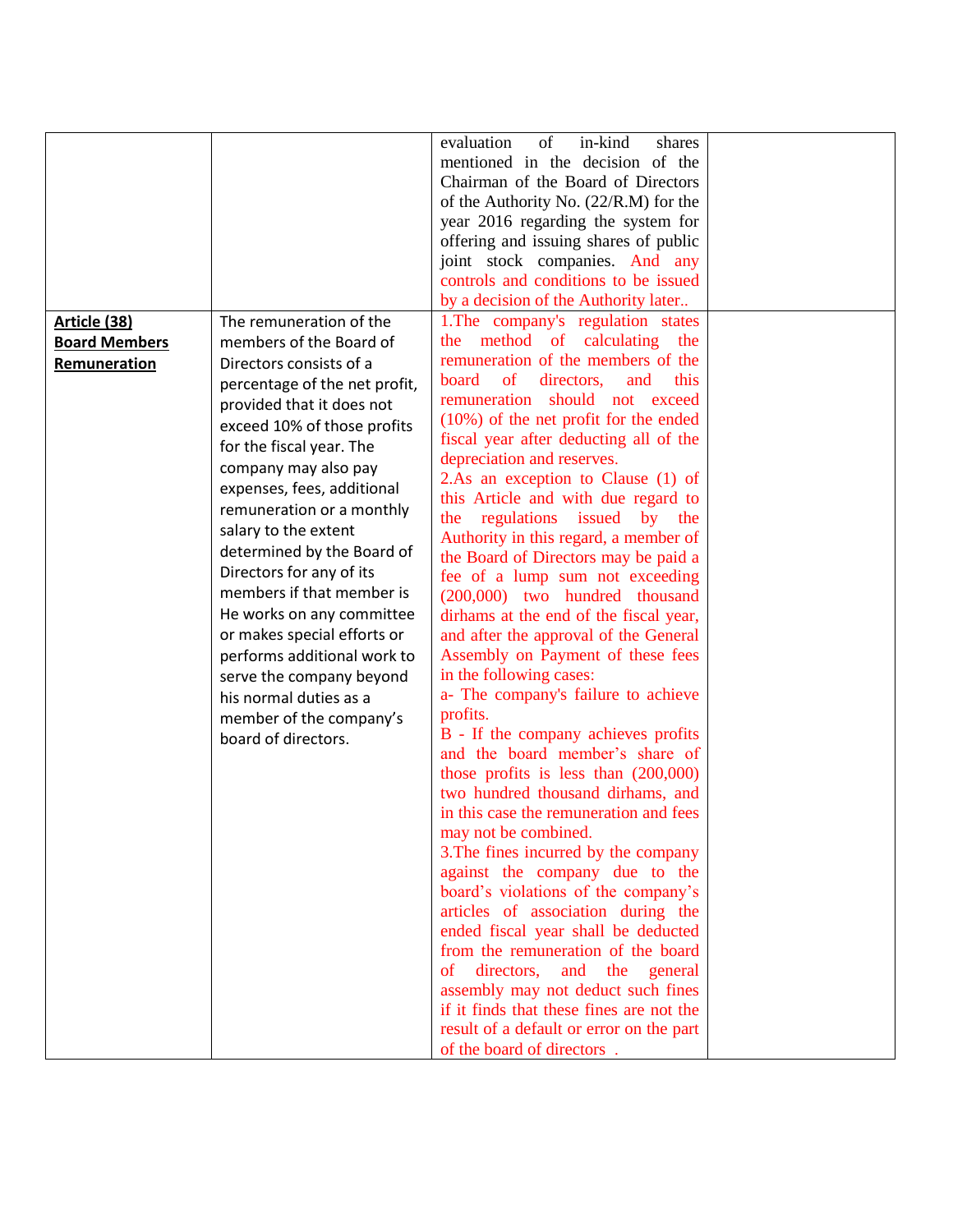| Article (40)             | <b>Announcing the invitation</b> | Announcing the invitation to the                                           |  |
|--------------------------|----------------------------------|----------------------------------------------------------------------------|--|
| <b>Announcing The</b>    | to the general assembly          | general assembly meeting                                                   |  |
| <b>Invitation To The</b> | meeting                          | Shareholders are invited to attend the                                     |  |
| <b>General Assembly</b>  | Shareholders are invited to      | general meetings by advertising in                                         |  |
| <b>Meeting</b>           | attend the general assembly      | two local daily newspapers, one of                                         |  |
|                          | meetings by an                   | which is issued in Arabic, and in                                          |  |
|                          | announcement in two local        | registered books, or by using modern                                       |  |
|                          | daily newspapers issued in       | means of communication such as text                                        |  |
|                          | the Arabic language and in       | messages, e-mails, or any means                                            |  |
|                          | registered books, at least       | developed in the future that will be                                       |  |
|                          | fifteen days prior to the date   | announced, accompanied by the                                              |  |
|                          | set for the meeting, after       | report of the Board of Directors and                                       |  |
|                          | obtaining the approval of the    | the auditors' report, twenty-one days                                      |  |
|                          | authority and the competent      | at least before the date set for the                                       |  |
|                          | authority                        | meeting At least one day after                                             |  |
|                          |                                  | obtaining the approval of the                                              |  |
|                          |                                  | Securities<br>and<br>Commodities                                           |  |
|                          |                                  | Authority. The invitation must                                             |  |
|                          |                                  | include the agenda for that meeting,                                       |  |
|                          |                                  | and a copy of the invitation papers                                        |  |
|                          |                                  | shall be sent to the Authority and the                                     |  |
|                          |                                  | competent authority.                                                       |  |
|                          |                                  | It is permissible to hold meetings of                                      |  |
|                          |                                  | the general assemblies and the                                             |  |
|                          |                                  | participation of the shareholder in<br>their deliberations and vote on its |  |
|                          |                                  | decisions by means of modern                                               |  |
|                          |                                  | technology for remote attendance in                                        |  |
|                          |                                  | accordance with the regulations set                                        |  |
|                          |                                  | by the authority in this regard.                                           |  |
| Article (41)             | The board of<br>a.               | 1. The board of directors must call                                        |  |
| <b>Invitation To The</b> | directors must invite            | the general assembly within the four                                       |  |
| <b>General Assembly</b>  | the general assembly             | months following the end of the                                            |  |
| <b>Meeting</b>           | during the four                  | fiscal year, as well as whenever it                                        |  |
|                          | months following                 | sees fit.                                                                  |  |
|                          | the end of the fiscal            | 2. The Authority, the auditor, or one                                      |  |
|                          | year, as well as                 | or more shareholders owning at least                                       |  |
|                          | whenever it sees a               | $(10\%)$ of the company's capital, as a                                    |  |
|                          | reason to do so.                 | minimum, may, for serious reasons,                                         |  |
|                          |                                  | submit a request to the company's                                          |  |
|                          | The Authority, the auditor,      | board of directors to hold a general                                       |  |
|                          | or one or more shareholders      | assembly. In this case, the board of                                       |  |
|                          | holding at least (20%) of the    | directors must call the general                                            |  |
|                          | company's capital, as a          | assembly within five days from the                                         |  |
|                          | minimum, may, for serious        | date of submission The request and                                         |  |
|                          | reasons, submit an               | the general assembly shall be held                                         |  |
|                          | application to the company's     | within a period not exceeding (30)                                         |  |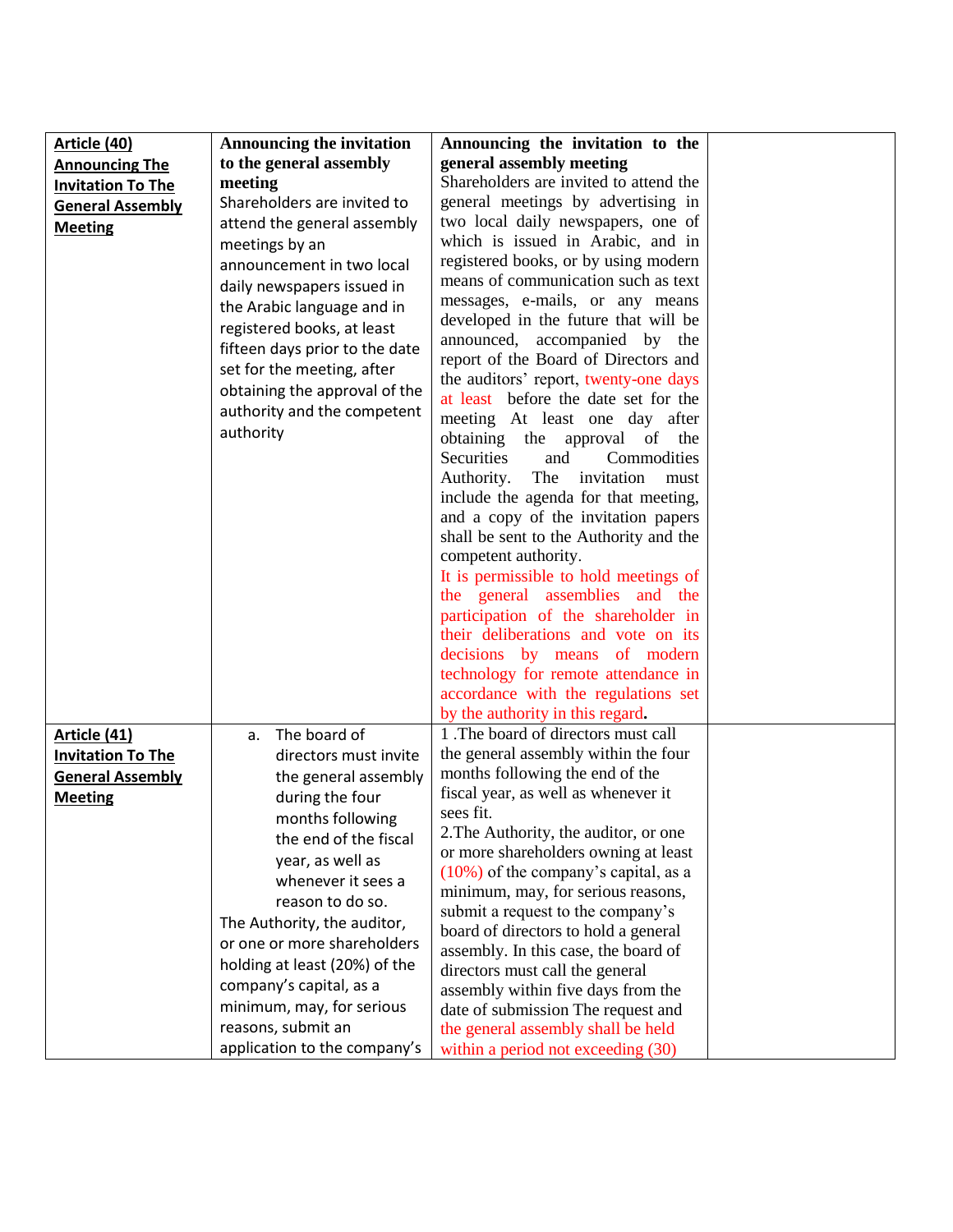|                            | board of directors to hold a        | thirty days from the date of the                  |  |
|----------------------------|-------------------------------------|---------------------------------------------------|--|
|                            | general assembly. In this           | invitation to the meeting.                        |  |
|                            | case, the board of directors        | 3. Compliance with any other                      |  |
|                            | must call the general               | requirements specified by the                     |  |
|                            | assembly within five days           | Authority.                                        |  |
|                            | from the date of submitting         |                                                   |  |
|                            | the application                     |                                                   |  |
| <b>Article (49)</b>        | <b>Issuance Of Special Decision</b> | Issuance of special decision                      |  |
| <b>Issuance Of Special</b> | The general assembly shall          | The general assembly shall issue a                |  |
| <b>Decision</b>            | issue a special resolution by       | special resolution by the majority                |  |
|                            |                                     | vote of the shareholders who own at               |  |
|                            | the majority vote of the            | least three quarters of the shares                |  |
|                            | shareholders who own at             | represented in the company's general              |  |
|                            | least three quarters of the         | assembly meeting in the following                 |  |
|                            | shares represented in the           | cases:                                            |  |
|                            | company's general assembly          | 1. Change of company name.                        |  |
|                            | meeting in the following            | 2. Issuance of loan bonds or sukuk.               |  |
|                            | cases :                             | 3. Make voluntary contributions for               |  |
|                            | a. Capital increase or              | community service purposes.                       |  |
|                            | decrease.                           | 4. Dissolution of the company or its              |  |
|                            | B. Issuance of loan bonds or        | incorporation into another company.               |  |
|                            | sukuk.                              | 5. Selling the project undertaken by              |  |
|                            | c. Make voluntary                   | the company or disposing of it in any             |  |
|                            | contributions for community         | other way.                                        |  |
|                            | service purposes.                   | <b>6.</b> When the company desires to sell        |  |
|                            | D Dissolution of the                | $(51\%)$ or more of its assets (assets),          |  |
|                            | company or its incorporation        | whether the sale will take place in a             |  |
|                            | into another company.               | single transaction or through several             |  |
|                            | e. Selling the project              | transactions, within a year from the              |  |
|                            | undertaken by the company           | date of the first transaction or                  |  |
|                            | or disposing of it in any other     | transaction.                                      |  |
|                            | way.                                | 7. Extending or reducing<br>the                   |  |
|                            | And the. Extend the term of         | company's term.                                   |  |
|                            | the company.                        | 8. Amending the Memorandum of                     |  |
|                            | g. Amending the articles of         | Association<br><b>Articles</b><br>of<br><b>or</b> |  |
|                            | association or articles of          | Association.                                      |  |
|                            | association.                        | 9. Entering a strategic partner.                  |  |
|                            | h. In cases where the               | 10 . Converting cash debts into                   |  |
|                            |                                     | shares in the company's capital.                  |  |
|                            | Companies Law requires the          | 11 . Issuing a program to motivate                |  |
|                            | issuance of a special               | the company's employees to own                    |  |
|                            | resolution.                         | shares in it.                                     |  |
|                            |                                     | 12. Contracting loans for periods of              |  |
|                            | In all cases, according to the      | more than three years, selling the                |  |
|                            | provisions of Article (139) of      | company's real estate or store,                   |  |
|                            | the Companies Law, the              | mortgaging the company's movable                  |  |
|                            |                                     | and immovable property, releasing                 |  |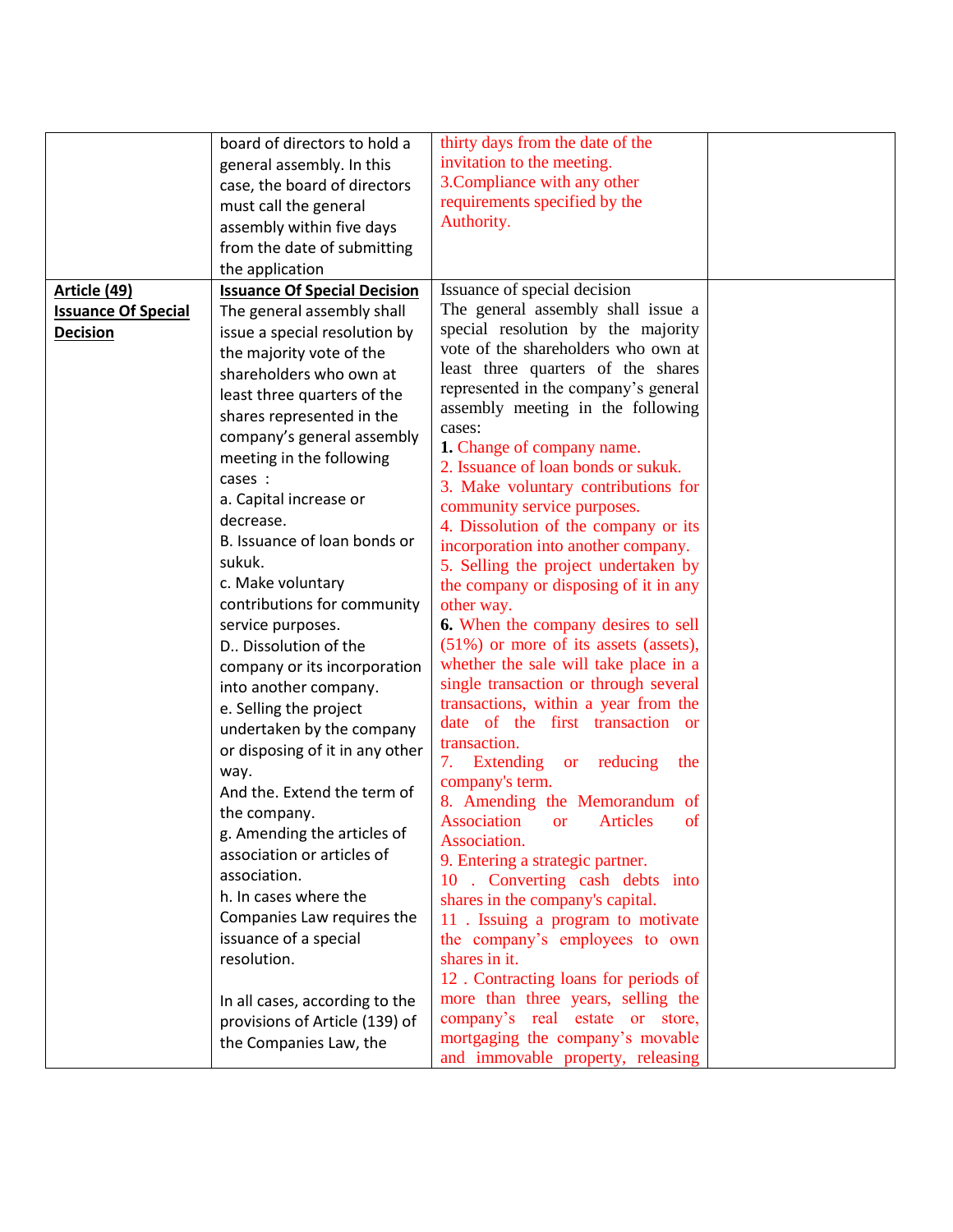|                          | approval of the Authority        | the company's debtors from their                                      |  |
|--------------------------|----------------------------------|-----------------------------------------------------------------------|--|
|                          | and the competent authority      | obligations, making compromise and                                    |  |
|                          | is required to issue a           | agreeing to arbitration, unless these                                 |  |
|                          | decision to amend the            | authorized<br>actions<br>are<br>in<br>the                             |  |
|                          |                                  | company's articles of association, or                                 |  |
|                          | company's articles of            | they are by nature a purpose                                          |  |
|                          | incorporation and articles of    | company.                                                              |  |
|                          | association.                     | Increasing the company's<br>13<br>$\sim$                              |  |
|                          |                                  | authorized capital.                                                   |  |
|                          |                                  | 14. Adding a share premium to the                                     |  |
|                          |                                  | nominal value of the share.                                           |  |
|                          |                                  | 15th. Incorporation of the reserve                                    |  |
|                          |                                  | into the company's capital.                                           |  |
|                          |                                  | 16. Reducing the company's capital.                                   |  |
|                          |                                  | 17. Split the nominal value of the                                    |  |
|                          |                                  | company's shares.                                                     |  |
|                          |                                  | 18. Company transformation.                                           |  |
|                          |                                  | 19. Company merger.                                                   |  |
|                          |                                  | 20. Extended filtering time.                                          |  |
|                          |                                  | 21. The company's purchase of its                                     |  |
|                          |                                  | shares.                                                               |  |
|                          |                                  | 22. In cases where the Companies                                      |  |
|                          |                                  | Law requires the issuance of a                                        |  |
|                          |                                  | special resolution.                                                   |  |
|                          |                                  | In all cases, according to the                                        |  |
|                          |                                  | provisions of Article (139) of the                                    |  |
|                          |                                  | Companies Law, the company may,                                       |  |
|                          |                                  | after the approval of the Authority,                                  |  |
|                          |                                  | issue a special decision to amend its                                 |  |
|                          |                                  | Memorandum of Association or                                          |  |
|                          |                                  | Articles of Association, and the                                      |  |
|                          |                                  | company must provide the competent                                    |  |
|                          |                                  | authority with a copy of the decision.                                |  |
| <b>Article (51)</b>      | Article (51)                     | Appointment of an auditor                                             |  |
| <b>Appointment Of An</b> | <b>Appointment Of An Auditor</b> | The company shall have one or more                                    |  |
| <b>Auditor</b>           | a. The company shall have        | auditors appointed by the general                                     |  |
|                          | one or more auditors to be       | assembly,<br>and<br>his<br>fees<br>are                                |  |
|                          | appointed by the General         | determined based on a nomination by                                   |  |
|                          | Assembly and whose fees          | the board of directors based on a<br>recommendation from the<br>audit |  |
|                          | shall be determined by the       | committee for a renewable year,                                       |  |
|                          | <b>General Assembly based on</b> | provided that it does not exceed (6)                                  |  |
|                          | a nomination by the Board        | six consecutive years from the date                                   |  |
|                          | of Directors. The auditor        | of assuming the audit duties in the                                   |  |
|                          | shall be registered with the     | company. In this case, the partner                                    |  |
|                          | Authority and licensed to        | must be changed. Responsible for                                      |  |
|                          | practice the profession.         | auditing the company after the expiry                                 |  |